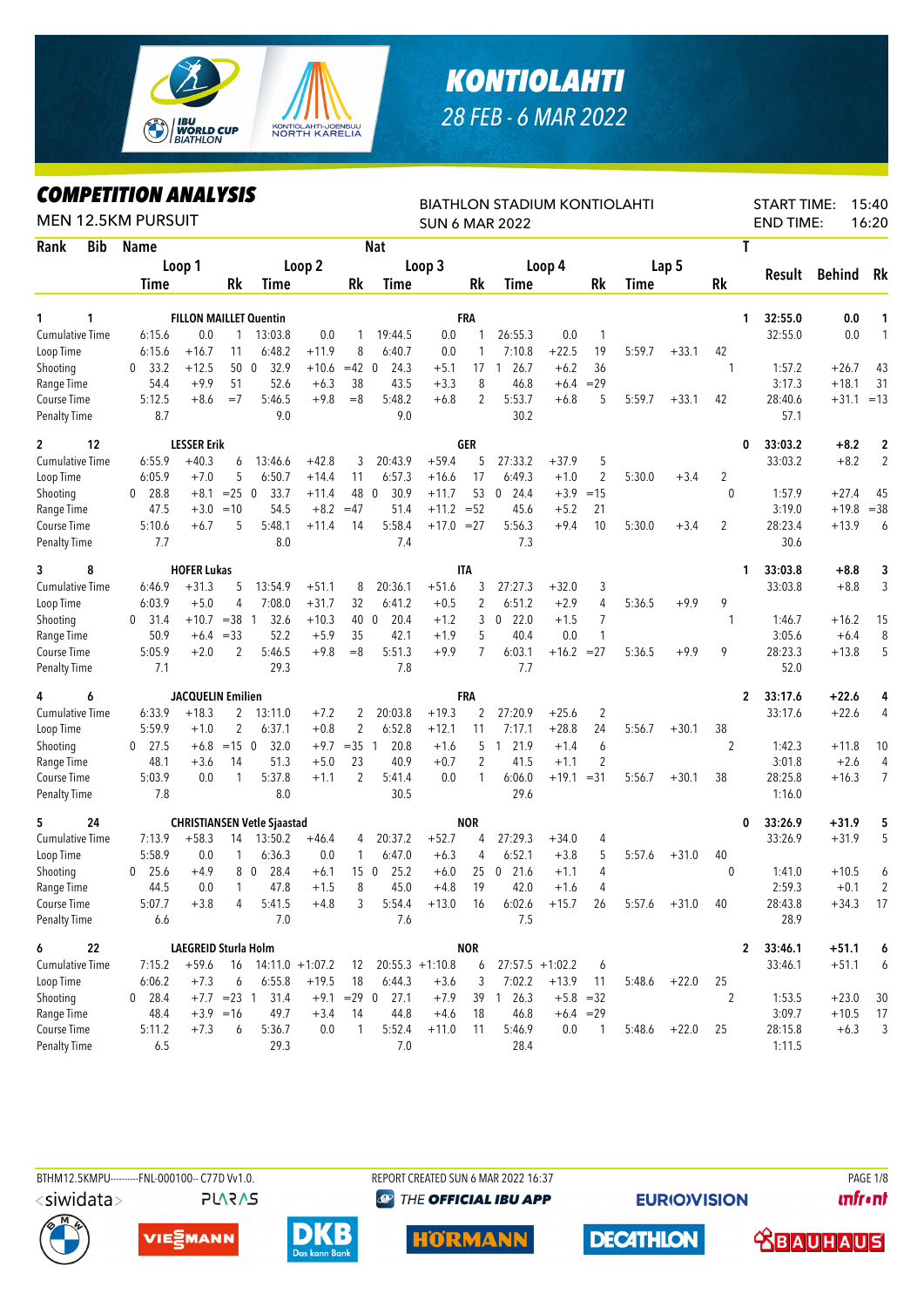| <b>Bib</b><br>Rank                        |    | <b>Name</b>         |                                                  |                     |                      |                    |                       | <b>Nat</b>     |                    |                  |                      |                       |                |             |         | T              |                    |                        |                      |
|-------------------------------------------|----|---------------------|--------------------------------------------------|---------------------|----------------------|--------------------|-----------------------|----------------|--------------------|------------------|----------------------|-----------------------|----------------|-------------|---------|----------------|--------------------|------------------------|----------------------|
|                                           |    |                     | Loop 1                                           |                     |                      | Loop 2             |                       |                | Loop 3             |                  |                      | Loop 4                |                |             | Lap 5   |                |                    |                        |                      |
|                                           |    | Time                |                                                  | Rk                  | <b>Time</b>          |                    | Rk                    | Time           |                    | Rk               | Time                 |                       | Rk             | <b>Time</b> |         | Rk             | Result             | <b>Behind</b>          | Rk                   |
|                                           |    |                     |                                                  |                     |                      |                    |                       |                |                    |                  |                      |                       |                |             |         |                |                    |                        |                      |
| 7<br><b>Cumulative Time</b>               | 4  |                     | <b>BAKKEN Sivert Guttorm</b><br>$7:26.0 +1:10.4$ | 19                  |                      | $14:18.6 + 1:14.8$ | 17                    |                | $21:32.7 +1:48.2$  | <b>NOR</b><br>19 | 28:21.0              | $+1:25.7$             | 8              |             |         | 3              | 33:57.9<br>33:57.9 | $+1:02.9$<br>$+1:02.9$ | 7<br>7               |
| Loop Time                                 |    | 6:55.0              | $+56.1$                                          | 53                  | 6:52.6               | $+16.3$            | 16                    | 7:14.1         | $+33.4$            | 32               | 6:48.3               | 0.0                   | $\mathbf{1}$   | 5:36.9      | $+10.3$ | 10             |                    |                        |                      |
| Shooting                                  |    | 28.4<br>2           | $+7.7$                                           | $= 23$              | 30.1<br>$\mathbf 0$  | $+7.8$             | $=22$                 | 29.9<br>1      | $+10.7$            | $=49$            | 26.1<br>0            | $+5.6$                | $= 28$         |             |         | 3              | 1:54.6             | $+24.1$                | 34                   |
| Range Time                                |    | 48.2                | $+3.7$                                           | 15                  | 50.8                 | $+4.5$             | 20                    | 51.6           | $+11.4$            | 54               | 46.4                 | $+6.0$                | 25             |             |         |                | 3:17.0             | $+17.8$                | 30                   |
| <b>Course Time</b><br><b>Penalty Time</b> |    | 5:15.4<br>51.4      | $+11.5$                                          | 16                  | 5:54.6<br>7.2        | $+17.9$            | 28                    | 5:52.6<br>29.9 | $+11.2$            | 12               | 5:54.3<br>7.5        | $+7.4$                | 6              | 5:36.9      | $+10.3$ | 10             | 28:33.8<br>1:36.0  | $+24.3$                | 11                   |
| 8                                         | 2  |                     | <b>ANDERSEN Filip Fjeld</b>                      |                     |                      |                    |                       |                |                    | <b>NOR</b>       |                      |                       |                |             |         | 3              | 33:58.9            | $+1:03.9$              | 8                    |
| <b>Cumulative Time</b>                    |    | 6:38.7              | $+23.1$                                          | 3                   | 13:55.7              | $+51.9$            | 9                     |                | $21:04.6 + 1:20.1$ | 10               | 28:20.1              | $+1:24.8$             | 7              |             |         |                | 33:58.9            | $+1:03.9$              | 8                    |
| Loop Time                                 |    | 6:20.7              | $+21.8$                                          | 20                  | 7:17.0               | $+40.7$            | 43                    | 7:08.9         | $+28.2$            | 27               | 7:15.5               | $+27.2$               | 21             | 5:38.8      | $+12.2$ | 11             |                    |                        |                      |
| Shooting                                  |    | 0<br>34.7           | +14.0                                            | 57 1                | 35.8                 | $+13.5$            | 58                    | 29.9<br>-1     | $+10.7$            | $=49$            | 30.0<br>-1           | +9.5                  | 51             |             |         | 3              | 2:10.6             | $+40.1$                | 57                   |
| Range Time                                |    | 53.9                | $+9.4$                                           | 47                  | 54.7                 | $+8.4$             | $=49$                 | 48.7           | $+8.5$             | 43               | 48.5                 | $+8.1$                | $=43$          |             |         |                | 3:25.8             | $+26.6$                | 52                   |
| Course Time                               |    | 5:18.5              | $+14.6 = 27$                                     |                     | 5:53.7               | $+17.0$            | 26                    | 5:51.4         | $+10.0$            | 8                | 5:58.2               | $+11.3$               | 12             | 5:38.8      | $+12.2$ | -11            | 28:40.6            | $+31.1 = 13$           |                      |
| <b>Penalty Time</b>                       |    | 8.3                 |                                                  |                     | 28.6                 |                    |                       | 28.8           |                    |                  | 28.7                 |                       |                |             |         |                | 1:34.6             |                        |                      |
| 9<br><b>Cumulative Time</b>               | 20 |                     | <b>REES Roman</b><br>$7:20.5 +1:04.9$            | 18                  | 14:18.2              | $+1:14.4$          | 16                    | 21:32.4        | $+1:47.9$          | GER<br>18        |                      | $28:22.4 +1:27.1$     | 9              |             |         | 1              | 34:06.1<br>34:06.1 | $+1:11.1$<br>$+1:11.1$ | 9<br>9               |
| Loop Time                                 |    | 6:17.5              | $+18.6$                                          | 14                  | 6:57.7               | $+21.4$            | 22                    | 7:14.2         | $+33.5$            | 33               | 6:50.0               | $+1.7$                | 3              | 5:43.7      | $+17.1$ | 18             |                    |                        |                      |
| Shooting                                  |    | 30.8<br>0           | $+10.1$                                          | 37 0                | 30.9                 | $+8.6$             | $=26$                 | 26.8<br>-1     | $+7.6$             | $= 37$           | 27.1<br>0            | $+6.6$                | $=39$          |             |         | 1              | 1:55.7             | $+25.2$                | 38                   |
| Range Time                                |    | 51.4                | $+6.9$                                           | $=36$               | 51.5                 | $+5.2$             | $= 24$                | 49.1           | $+8.9$             | 45               | 47.4                 | $+7.0$                | $= 34$         |             |         |                | 3:19.4             | $+20.2$                | 41                   |
| Course Time                               |    | 5:18.7              | $+14.8$                                          | $=29$               | 5:58.9               | $+22.2 = 37$       |                       | 5:54.7         | $+13.3$            | 17               | 5:55.3               | +8.4                  | 9              | 5:43.7      | $+17.1$ | 18             | 28:51.3            | $+41.8$                | 21                   |
| <b>Penalty Time</b>                       |    | 7.4                 |                                                  |                     | 7.2                  |                    |                       | 30.4           |                    |                  | 7.3                  |                       |                |             |         |                | 52.4               |                        |                      |
| 10                                        | 17 |                     | <b>DESTHIEUX Simon</b>                           |                     |                      |                    |                       |                |                    | FRA              |                      |                       |                |             |         | $\mathbf{2}$   | 34:11.4            | $+1:16.4$              | 10                   |
| <b>Cumulative Time</b>                    |    | 7:10.8              | $+55.2$                                          | 13                  |                      | $14:19.8 + 1:16.0$ | 18                    |                | $21:10.6 + 1:26.1$ | 12               | 28:31.8              | $+1:36.5$             | 10             |             |         |                | 34:11.4            | $+1:16.4$              | 10                   |
| Loop Time<br>Shooting                     |    | 6:14.8<br>32.2<br>0 | $+15.9$<br>+11.5                                 | 10<br>$=43$         | 7:09.0<br>35.0<br>-1 | $+32.7$<br>$+12.7$ | 36<br>55 0            | 6:50.8<br>23.8 | $+10.1$<br>$+4.6$  | 9<br>14          | 7:21.2<br>27.3<br>-1 | $+32.9$<br>$+6.8$     | 29<br>43       | 5:39.6      | $+13.0$ | 13<br>2        | 1:58.5             | $+28.0$                | 46                   |
| Range Time                                |    | 52.4                | $+7.9$                                           | 43                  | 55.7                 | $+9.4$             | 55                    | 44.1           | $+3.9$             | $=12$            | 46.7                 | $+6.3$                | $= 27$         |             |         |                | 3:18.9             | $+19.7$                | 37                   |
| Course Time                               |    | 5:15.1              | $+11.2$                                          | 15                  | 5:43.7               | $+7.0$             | 4                     | 5:59.2         | $+17.8 = 29$       |                  | 6:06.0               | $+19.1$               | $=31$          | 5:39.6      | $+13.0$ | 13             | 28:43.6            | $+34.1$                | 16                   |
| <b>Penalty Time</b>                       |    | 7.3                 |                                                  |                     | 29.6                 |                    |                       | 7.4            |                    |                  | 28.5                 |                       |                |             |         |                | 1:13.0             |                        |                      |
| 11                                        | 25 |                     | <b>DOLL Benedikt</b>                             |                     |                      |                    |                       |                |                    | GER              |                      |                       |                |             |         | $\mathbf{2}$   | 34:11.4            | $+1:16.4$              | 11                   |
| Cumulative Time                           |    |                     | $7:57.4 + 1:41.8$                                | 26                  | 14:44.2              | $+1:40.4$          | 24                    |                | $21:31.9 +1:47.4$  | 17               | 28:38.5              | $+1:43.2$             | 13             |             |         |                | 34:11.4            | $+1:16.4$              | 11                   |
| Loop Time                                 |    | 6:39.4              | $+40.5$                                          | 43                  | 6:46.8               | $+10.5$            | $=6$                  | 6:47.7         | $+7.0$             | 6                | 7:06.6               | $+18.3$               | 15             | 5:32.9      | $+6.3$  | 5              |                    |                        |                      |
| Shooting<br>Range Time                    |    | 30.4<br>1<br>51.7   | $+9.7$<br>$+7.2$                                 | 33 0<br>$= 38$      | 29.5<br>50.3         | $+7.2$<br>$+4.0$   | 20 <sub>0</sub><br>18 | 24.0<br>43.7   | $+4.8$<br>$+3.5$   | 15<br>$=9$       | 23.8<br>1<br>42.6    | $+3.3$<br>$+2.2$      | 13<br>6        |             |         | $\overline{2}$ | 1:47.9<br>3:08.3   | $+17.4$<br>$+9.1$      | - 16<br>$=13$        |
| Course Time                               |    | 5:17.7              | $+13.8$                                          | 24                  | 5:48.6               | $+11.9$            | 15                    | 5:56.4         | $+15.0$            | 20               | 5:54.5               | +7.6                  | $\overline{7}$ | 5:32.9      | $+6.3$  | 5              | 28:30.1            | $+20.6$                | $=9$                 |
| <b>Penalty Time</b>                       |    | 29.9                |                                                  |                     | 7.9                  |                    |                       | 7.5            |                    |                  | 29.4                 |                       |                |             |         |                | 1:14.9             |                        |                      |
| 12                                        | 7  |                     | <b>NAWRATH Philipp</b>                           |                     |                      |                    |                       |                |                    | <b>GER</b>       |                      |                       |                |             |         | 4              | 34:12.1            | $+1:17.1$              | 12                   |
| <b>Cumulative Time</b>                    |    | 7:04.9              | $+49.3$                                          |                     | $7$ 14:36.2 +1:32.4  |                    | 22                    |                | $21:50.0 + 2:05.5$ | 24               |                      | $28:45.5 +1:50.2$     | 18             |             |         |                | 34:12.1            | $+1:17.1$              | -12                  |
| Loop Time                                 |    | 6:29.9              | $+31.0$                                          | 30                  | 7:31.3               | $+55.0$            | 52                    | 7:13.8         | $+33.1$            | 31               | 6:55.5               | $+7.2$                | 8              | 5:26.6      | 0.0     | 1              |                    |                        |                      |
| Shooting                                  |    | $1 \quad 27.3$      | $+6.6$                                           | 14 2                | 35.1                 | $+12.8$            |                       | 56 1<br>30.7   | $+11.5$            |                  | 52 0 31.5            | $+11.0$               | 56             |             |         | 4              | 2:04.7             | $+34.2$                | 54                   |
| Range Time<br>Course Time                 |    | 48.4<br>5:12.5      | $+8.6$                                           | $+3.9 = 16$<br>$=7$ | 53.6<br>5:47.4       | $+7.3$<br>$+10.7$  | 44<br>13              | 53.3<br>5:51.9 | $+13.1$<br>$+10.5$ | 57<br>9          | 53.2<br>5:54.9       | $+12.8$<br>$+8.0$     | 57<br>8        | 5:26.6      | 0.0     | $\mathbf{1}$   | 3:28.5<br>28:13.3  | $+29.3$<br>$+3.8$      | 56<br>$\overline{2}$ |
| <b>Penalty Time</b>                       |    | 29.0                |                                                  |                     | 50.2                 |                    |                       | 28.6           |                    |                  | 7.4                  |                       |                |             |         |                | 1:55.4             |                        |                      |
| 13                                        | 3  |                     | <b>KUEHN Johannes</b>                            |                     |                      |                    |                       |                |                    | <b>GER</b>       |                      |                       |                |             |         | 4              | 34:17.4            | $+1:22.4$              | - 13                 |
| <b>Cumulative Time</b>                    |    | 6:46.2              | $+30.6$                                          | 4                   | 13:54.6              | $+50.8$            | 7                     |                | $21:03.2 +1:18.7$  | 9                |                      | $28:44.9 +1:49.6$     | 16             |             |         |                | 34:17.4            | $+1:22.4$              | 13                   |
| Loop Time                                 |    | 6:16.2              | $+17.3$                                          | 13                  | 7:08.4               | $+32.1$            | 34                    | 7:08.6         | $+27.9$            | 26               | 7:41.7               | $+53.4$               | $=41$          | 5:32.5      | $+5.9$  | 4              |                    |                        |                      |
| Shooting                                  |    | $0$ 33.4            | $+12.7$                                          | 51 1                | 31.9                 | $+9.6$             | 34 1                  | 29.5           | $+10.3$            | 48               | 2, 31.1              | $+10.6$               | 55             |             |         | 4              | 2:06.0             | $+35.5$                | 56                   |
| Range Time<br>Course Time                 |    | 52.5<br>5:15.9      | $+8.0$<br>$+12.0$                                | 44<br>18            | 51.8<br>5:46.7       | $+10.0 = 11$       | $+5.5 = 29$           | 47.7<br>5:52.0 | $+7.5$<br>$+10.6$  | 35<br>10         | 51.1<br>6:00.0       | $+10.7$<br>$+13.1$    | 54<br>17       | 5:32.5      | $+5.9$  | 4              | 3:23.1<br>28:27.1  | $+23.9$<br>$+17.6$     | 45<br>8              |
| <b>Penalty Time</b>                       |    | 7.7                 |                                                  |                     | 29.9                 |                    |                       | 28.9           |                    |                  | 50.5                 |                       |                |             |         |                | 1:57.1             |                        |                      |
| 14                                        | 18 |                     | <b>SEPPALA Tero</b>                              |                     |                      |                    |                       |                |                    | <b>FIN</b>       |                      |                       |                |             |         | 4              | 34:19.1            | $+1:24.1$              | 14                   |
| <b>Cumulative Time</b>                    |    |                     | $7:28.2 +1:12.6$                                 | 20                  |                      | $14:38.1 + 1:34.3$ | 23                    |                | $21:42.5 + 1:58.0$ | 22               |                      | $28:43.0 +1:47.7$     | 14             |             |         |                | 34:19.1            | $+1:24.1$              | -14                  |
| Loop Time                                 |    | 6:29.2              | $+30.3$                                          | 28                  | 7:09.9               | $+33.6$            | 37                    | 7:04.4         | $+23.7$            | 23               | 7:00.5               | $+12.2$               | 10             | 5:36.1      | $+9.5$  | 8              |                    |                        |                      |
| Shooting                                  |    | 127.5               |                                                  | $+6.8$ = 15 1       | 28.2                 |                    | $+5.9$ =13 1          | 24.1           | $+4.9$             |                  | 16 1 24.4            |                       | $+3.9 = 15$    |             |         | 4              | 1:44.3             | $+13.8$                | 13                   |
| Range Time<br>Course Time                 |    | 47.8<br>5:12.6      | $+8.7$                                           | $+3.3 = 12$<br>9    | 49.3<br>5:52.0       | $+3.0$<br>$+15.3$  | 13<br>21              | 46.0<br>5:49.5 | $+5.8$<br>$+8.1$   | 25<br>3          | 44.2<br>5:47.2       | $+3.8 = 11$<br>$+0.3$ | 2              | 5:36.1      | $+9.5$  | 8              | 3:07.3<br>28:17.4  | $+8.1$<br>$+7.9$       | 11<br>$\overline{4}$ |
| <b>Penalty Time</b>                       |    | 28.7                |                                                  |                     | 28.6                 |                    |                       | 28.8           |                    |                  | 29.0                 |                       |                |             |         |                | 1:55.2             |                        |                      |
|                                           |    |                     |                                                  |                     |                      |                    |                       |                |                    |                  |                      |                       |                |             |         |                |                    |                        |                      |

BTHM12.5KMPU---------FNL-000100-- C77D Vv1.0. **PLARAS**  REPORT CREATED SUN 6 MAR 2022 16:37 **@** THE OFFICIAL IBU APP

**EURIOVISION** 

**PAGE 2/8** *<u><u>Infront</u>*</u>







**HÖRMANN** 



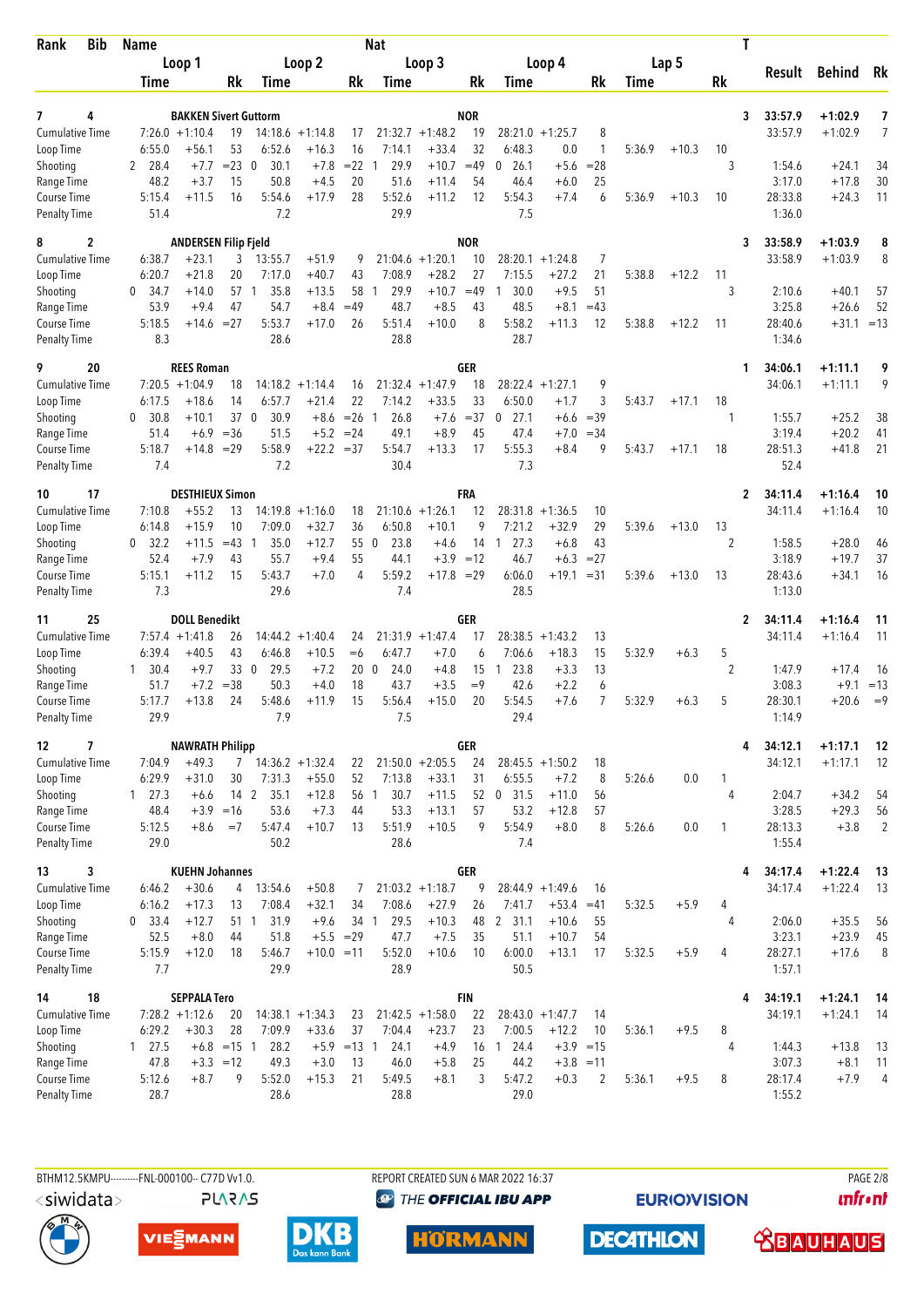| <b>Bib</b><br>Rank                 | <b>Name</b>      |                          |                    |                                  |                               |                 | <b>Nat</b>           |                       |                   |                                |                      |             |        |              |         | Т |                    |                        |                          |
|------------------------------------|------------------|--------------------------|--------------------|----------------------------------|-------------------------------|-----------------|----------------------|-----------------------|-------------------|--------------------------------|----------------------|-------------|--------|--------------|---------|---|--------------------|------------------------|--------------------------|
|                                    |                  | Loop 1                   |                    |                                  | Loop 2                        |                 |                      | Loop 3                |                   |                                | Loop 4               |             |        | Lap 5        |         |   | Result             | <b>Behind</b>          | Rk                       |
|                                    | Time             |                          | Rk                 | Time                             |                               | Rk              | Time                 |                       | Rk                | Time                           |                      | Rk          | Time   |              | Rk      |   |                    |                        |                          |
|                                    |                  |                          |                    |                                  |                               |                 |                      |                       |                   |                                |                      |             |        |              |         |   |                    |                        |                          |
| 26<br>15<br><b>Cumulative Time</b> |                  | $7:37.1 + 1:21.5$        | 22                 | <b>ANDERSEN Aleksander Fjeld</b> | $14:28.0 + 1:24.2$            | 20              |                      | $21:18.2 + 1:33.7$    | <b>NOR</b><br>14  | 28:32.6                        | $+1:37.3$            | 11          |        |              |         | 1 | 34:26.6<br>34:26.6 | $+1:31.6$<br>$+1:31.6$ | 15<br>15                 |
| Loop Time                          | 6:18.1           | $+19.2$                  | 16                 | 6:50.9                           | $+14.6$                       | 12              | 6:50.2               | $+9.5$                | 8                 | 7:14.4                         | $+26.1$              | 20          | 5:54.0 | $+27.4$      | 33      |   |                    |                        |                          |
| Shooting                           | 30.5<br>0        | $+9.8$                   |                    | 28.8<br>34 0                     | $+6.5$                        | 18              | $\mathbf{0}$<br>22.4 | $+3.2$                | 9                 | 26.8<br>1.                     | $+6.3$               | 37          |        |              | 1       |   | 1:48.6             | $+18.1$                | 17                       |
| Range Time                         | 50.5             | $+6.0$                   | 30                 | 51.0                             | $+4.7$                        | 21              | 44.6                 | $+4.4$                | 16                | 44.7                           | $+4.3$               | 16          |        |              |         |   | 3:10.8             | $+11.6$                | $=19$                    |
| Course Time                        | 5:20.1           |                          | $+16.2 = 35$       | 5:52.1                           | $+15.4$                       | 22              | 5:57.5               | $+16.1$               | 25                | 5:59.2                         | $+12.3$              | $=14$       | 5:54.0 | $+27.4$      | 33      |   | 29:02.9            | $+53.4$                | 27                       |
| <b>Penalty Time</b>                | 7.5              |                          |                    | 7.8                              |                               |                 | 8.1                  |                       |                   | 30.5                           |                      |             |        |              |         |   | 53.9               |                        |                          |
| 16<br>10                           |                  | <b>EDER Simon</b>        |                    |                                  |                               |                 |                      |                       | <b>AUT</b>        |                                |                      |             |        |              |         | 3 | 34:28.4            | $+1:33.4$              | -16                      |
| <b>Cumulative Time</b>             |                  | $7:16.6 + 1:01.0$        | 17                 | 14:14.5                          | $+1:10.7$                     | 15              |                      | $21:01.8 +1:17.3$     | 8                 | 28:43.8                        | $+1:48.5$            | 15          |        |              |         |   | 34:28.4            | $+1:33.4$              | 16                       |
| Loop Time                          | 6:31.6           | $+32.7$                  | 34                 | 6:57.9                           | $+21.6$                       | 23              | 6:47.3               | $+6.6$                | 5                 | 7:42.0                         | $+53.7$              | 43          | 5:44.6 | $+18.0 = 20$ |         |   |                    |                        |                          |
| Shooting                           | $1\quad 26.0$    | $+5.3$                   | 9<br>6             | $\mathbf 0$<br>24.6              | $+2.3$<br>$+0.6$              | 3<br>4          | 23.6<br>$\mathbf 0$  | $+4.4$<br>$+6.1$      | 13<br>26          | 29.0<br>$\overline{2}$         | $+8.5$               | $=49$<br>46 |        |              | 3       |   | 1:43.3             | $+12.8$                | 12                       |
| Range Time<br>Course Time          | 46.2<br>5:16.0   | $+1.7$<br>$+12.1$        | $=19$              | 46.9<br>6:03.2                   | $+26.5$                       | 49              | 46.3<br>5:52.7       | $+11.3 = 13$          |                   | 48.6<br>6:02.0                 | $+8.2$<br>$+15.1$    | 25          | 5:44.6 | $+18.0 = 20$ |         |   | 3:08.0<br>28:58.5  | $+8.8$<br>$+49.0$      | 12<br>25                 |
| <b>Penalty Time</b>                | 29.3             |                          |                    | 7.7                              |                               |                 | 8.3                  |                       |                   | 51.4                           |                      |             |        |              |         |   | 1:36.9             |                        |                          |
| 14<br>17                           |                  | <b>LEITNER Felix</b>     |                    |                                  |                               |                 |                      |                       | <b>AUT</b>        |                                |                      |             |        |              |         | 3 | 34:28.9            | $+1:33.9$              | 17                       |
| <b>Cumulative Time</b>             | 7:09.1           | $+53.5$                  | 12                 | 13:53.9                          | $+50.1$                       | 5               | 21:27.0              | $+1:42.5$             | 16                | 28:45.3                        | $+1:50.0$            | 17          |        |              |         |   | 34:28.9            | $+1:33.9$              | 17                       |
| Loop Time                          | 6:16.1           | $+17.2$                  | 12                 | 6:44.8                           | $+8.5$                        | 4               | 7:33.1               | $+52.4$               | 46                | 7:18.3                         | $+30.0$              | 26          | 5:43.6 | $+17.0 = 16$ |         |   |                    |                        |                          |
| Shooting                           | 0, 32.4          | $+11.7$                  | 45                 | 28.6<br>$\mathbf 0$              | $+6.3$                        | 17 <sub>2</sub> | 25.3                 | $+6.1$                | 26                | 26.6<br>$\mathbf{1}$           | $+6.1$               | $=34$       |        |              | 3       |   | 1:53.1             | $+22.6$                | 29                       |
| Range Time                         | 52.3             | $+7.8$                   | $=41$              | 50.2                             | $+3.9$                        | 17              | 47.3                 | $+7.1$                | 34                | 46.7                           | $+6.3$               | $=27$       |        |              |         |   | 3:16.5             | $+17.3$                | 28                       |
| Course Time<br><b>Penalty Time</b> | 5:16.4<br>7.3    | $+12.5$                  | $= 21$             | 5:46.7<br>7.9                    | $+10.0 = 11$                  |                 | 5:53.7<br>52.1       | $+12.3$               | 15                | 6:01.2<br>30.4                 | $+14.3$              | $= 22$      | 5:43.6 | $+17.0 = 16$ |         |   | 28:41.6<br>1:37.8  | $+32.1$                | 15                       |
|                                    |                  |                          |                    |                                  |                               |                 |                      |                       |                   |                                |                      |             |        |              |         |   |                    |                        |                          |
| 15<br>18                           |                  | <b>STALDER Sebastian</b> |                    |                                  |                               |                 |                      |                       | SUI               |                                |                      |             |        |              |         | 1 | 34:39.7            | $+1:44.7$              | 18                       |
| <b>Cumulative Time</b>             | 7:08.7<br>6:14.7 | $+53.1$<br>$+15.8$       | 11<br>9            | 6:59.7                           | $14:08.4 +1:04.6$<br>$+23.4$  | 11<br>24        | 21:04.9<br>6:56.5    | $+1:20.4$<br>$+15.8$  | 11<br>14          | 28:36.4<br>7:31.5              | $+1:41.1$<br>$+43.2$ | 12<br>33    | 6:03.3 | $+36.7 = 46$ |         |   | 34:39.7            | $+1:44.7$              | 18                       |
| Loop Time<br>Shooting              | $0$ 25.3         | $+4.6$                   | $= 5 \ 0$          | 28.1                             | $+5.8$                        | 12 <sub>0</sub> | 21.5                 | $+2.3$                | $=6$              | 26.0<br>1                      | $+5.5$               | 27          |        |              | 1       |   | 1:41.1             | $+10.6$                | 7                        |
| Range Time                         | 47.3             | $+2.8$                   | $=8$               | 49.9                             | $+3.6$                        | $=15$           | 44.5                 | $+4.3$                | 15                | 45.3                           | $+4.9$               | $=18$       |        |              |         |   | 3:07.0             | $+7.8$                 | 9                        |
| Course Time                        | 5:19.5           | $+15.6$                  | $= 31$             | 6:01.6                           | $+24.9$                       | $=43$           | 6:03.5               | $+22.1$               | 42                | 6:13.3                         | $+26.4$              | 43          | 6:03.3 | $+36.7$      | $=46$   |   | 29:41.2            | $+1:31.7$              | 42                       |
| <b>Penalty Time</b>                | 7.8              |                          |                    | 8.2                              |                               |                 | 8.5                  |                       |                   | 32.9                           |                      |             |        |              |         |   | 57.5               |                        |                          |
| 16<br>19                           |                  | <b>ILIEV Vladimir</b>    |                    |                                  |                               |                 |                      |                       | <b>BUL</b>        |                                |                      |             |        |              |         |   | 34:40.7            | $+1:45.7$              | 19                       |
| <b>Cumulative Time</b>             | 7:07.0           | $+51.4$                  |                    |                                  | $14:12.5 + 1:08.7$            | 13              |                      | $21:43.6 +1:59.1$     | 23                | 28:53.0                        | $+1:57.7$            | 19          |        |              |         |   | 34:40.7            | $+1:45.7$              | 19                       |
| Loop Time                          | 6:13.0           | $+14.1$                  | 7                  | 7:05.5                           | $+29.2$                       | $= 28$          | 7:31.1               | $+50.4$               | 44                | 7:09.4                         | $+21.1$              | 17          | 5:47.7 | $+21.1$      | 24      |   |                    |                        |                          |
| Shooting                           | 0<br>30.1        | $+9.4$                   | 32 1               | 32.5                             | $+10.2$                       | $=38$ 2         | 32.5                 | $+13.3$               | 58                | 27.1<br>$\overline{1}$         | $+6.6$               | $=39$       |        |              | 4       |   | 2:02.3             | $+31.8$                | 50                       |
| Range Time<br>Course Time          | 50.9<br>5:14.9   | $+6.4$<br>+11.0          | $= 33$<br>13       | 51.7<br>5:45.8                   | $+5.4$<br>$+9.1$              | $=26$<br>6      | 48.5<br>5:50.5       | $+8.3 = 37$<br>$+9.1$ | 5                 | 47.9<br>5:51.2                 | $+7.5$<br>$+4.3$     | 39<br>4     | 5:47.7 | $+21.1$      | 24      |   | 3:19.0<br>28:30.1  | $+19.8$<br>$+20.6$     | $= 38$<br>$=9$           |
| <b>Penalty Time</b>                | 7.1              |                          |                    | 28.0                             |                               |                 | 52.0                 |                       |                   | 30.2                           |                      |             |        |              |         |   | 1:57.5             |                        |                          |
| 21<br>20                           |                  | <b>PONSILUOMA Martin</b> |                    |                                  |                               |                 |                      |                       | SWE               |                                |                      |             |        |              |         | 5 | 34:40.9            | $+1:45.9$              | 20                       |
| Cumulative Time                    | 7:05.1           | $+49.5$                  | 8                  |                                  | $14:13.8 + 1:10.0$            | 14              |                      | $21:17.8 + 1:33.3$    | 13                |                                | $29:06.9 + 2:11.6$   | 24          |        |              |         |   | 34:40.9            | $+1:45.9$              | 20                       |
| Loop Time                          | 6:02.1           | $+3.2$                   | 3                  | 7:08.7                           | $+32.4$                       | 35              | 7:04.0               | $+23.3$               | 22                |                                | $7:49.1 +1:00.8$     | 48          | 5:34.0 | $+7.4$       | 6       |   |                    |                        |                          |
| Shooting                           | 0 28.0           |                          | $+7.3 = 20$ 1      | 30.9                             |                               | $+8.6$ = 26 1   | 25.6                 | $+6.4$                |                   | 27 3 28.1                      | $+7.6$               | 47          |        |              | 5       |   | 1:52.9             | $+22.4$                | -28                      |
| Range Time                         | 47.8             |                          | $+3.3 = 12$        | 51.8                             |                               | $+5.5 = 29$     | 44.1                 | $+3.9 = 12$           |                   | 45.4                           | $+5.0$               | 20          |        |              |         |   | 3:09.1             | $+9.9 = 15$            |                          |
| Course Time                        | 5:06.9           | $+3.0$                   | 3                  | 5:48.7                           | $+12.0$                       | 16              | 5:50.0               | $+8.6$                | 4                 | 5:49.9                         | $+3.0$               | 3           | 5:34.0 | $+7.4$       | 6       |   | 28:09.5            | 0.0                    | $\overline{\phantom{0}}$ |
| <b>Penalty Time</b>                | 7.4              |                          |                    | 28.2                             |                               |                 | 29.9                 |                       |                   | 1:13.7                         |                      |             |        |              |         |   | 2:19.4             |                        |                          |
| 19<br>21                           |                  | <b>KRCMAR Michal</b>     |                    |                                  |                               |                 |                      |                       | <b>CZE</b>        |                                |                      |             |        |              |         | 3 | 34:41.0            | $+1:46.0$              | 21                       |
| <b>Cumulative Time</b>             |                  | $7:38.4 +1:22.8$         | 23                 |                                  | $14:30.5 +1:26.7$             | 21              |                      | $21:40.7 +1:56.2$     | 21                |                                | $29:00.2 + 2:04.9$   | 21          |        |              |         |   | 34:41.0            | $+1:46.0$              | 21                       |
| Loop Time                          | 6:36.4           | $+37.5$                  | 38                 | 6:52.1                           | $+15.8$ =13<br>$+10.2 = 38$ 1 |                 | 7:10.2               | $+29.5$               | 28                | 7:19.5                         | $+31.2$              | 27          | 5:40.8 | $+14.2$      | 15<br>3 |   |                    |                        |                          |
| Shooting<br>Range Time             | 126.2<br>49.3    | $+5.5$                   | $+4.8$ = 21        | 10 <sub>0</sub><br>32.5<br>53.2  |                               | $+6.9 = 42$     | 24.4<br>45.3         | $+5.1$                | $+5.2 = 18$<br>22 | 27.9<br>$\overline{1}$<br>50.8 | $+7.4$<br>$+10.4$    | 46<br>53    |        |              |         |   | 1:51.2<br>3:18.6   | $+20.7$<br>$+19.4$     | 20<br>36                 |
| Course Time                        | 5:18.7           |                          | $+14.8 = 29$       | 5:51.4                           | $+14.7$                       | 20              | 5:55.6               | $+14.2$               | 18                | 5:57.8                         | $+10.9$              | 11          | 5:40.8 | $+14.2$      | 15      |   | 28:44.3            | $+34.8$                | 18                       |
| <b>Penalty Time</b>                | 28.4             |                          |                    | 7.4                              |                               |                 | 29.2                 |                       |                   | 30.8                           |                      |             |        |              |         |   | 1:35.9             |                        |                          |
| 27<br>22                           |                  | <b>BROWN Jake</b>        |                    |                                  |                               |                 |                      |                       | <b>USA</b>        |                                |                      |             |        |              |         | 1 | 34:44.8            | $+1:49.8$              | -22                      |
| <b>Cumulative Time</b>             |                  | $8:02.1 + 1:46.5$        | 31                 |                                  | $14:54.2 + 1:50.4$            | 26              |                      | $21:52.7 + 2:08.2$    | 25                |                                | $28:58.9 + 2:03.6$   | 20          |        |              |         |   | 34:44.8            | $+1:49.8$              | 22                       |
| Loop Time                          | 6:43.1           | $+44.2$                  | 46                 | 6:52.1                           | $+15.8 = 13$                  |                 | 6:58.5               | $+17.8$               | 20                | 7:06.2                         | $+17.9$              | 14          | 5:45.9 | $+19.3$      | 22      |   |                    |                        |                          |
| Shooting                           | 131.6            |                          | $+10.9$ =40 0      | 32.7                             | $+10.4$                       | 41 0            | 26.1                 | $+6.9$                | $=30$             | $0$ 25.8                       | $+5.3$               | $=25$       |        |              | 1       |   | 1:56.3             | $+25.8$                | 40                       |
| Range Time<br>Course Time          | 55.1<br>5:18.1   | $+14.2$                  | $+10.6 = 54$<br>25 | 54.1<br>5:50.3                   | $+7.8$<br>$+13.6$             | 46<br>19        | 48.6<br>6:01.6       | $+8.4$<br>$+20.2$     | 42<br>37          | 48.9<br>6:09.1                 | $+8.5$<br>$+22.2$    | 47<br>36    | 5:45.9 | $+19.3$      | 22      |   | 3:26.7<br>29:05.0  | $+27.5$<br>$+55.5$     | 53<br>28                 |
| <b>Penalty Time</b>                | 29.8             |                          |                    | 7.7                              |                               |                 | 8.2                  |                       |                   | 8.1                            |                      |             |        |              |         |   | 54.0               |                        |                          |
|                                    |                  |                          |                    |                                  |                               |                 |                      |                       |                   |                                |                      |             |        |              |         |   |                    |                        |                          |

**PLARAS** 

BTHM12.5KMPU---------FNL-000100-- C77D Vv1.0. REPORT CREATED SUN 6 MAR 2022 16:37 RAGE 3/8 **<sup><sup>3</sup>** THE OFFICIAL IBU APP</sup>

**EURIOVISION** 

*<u><u>Infront</u>*</u>









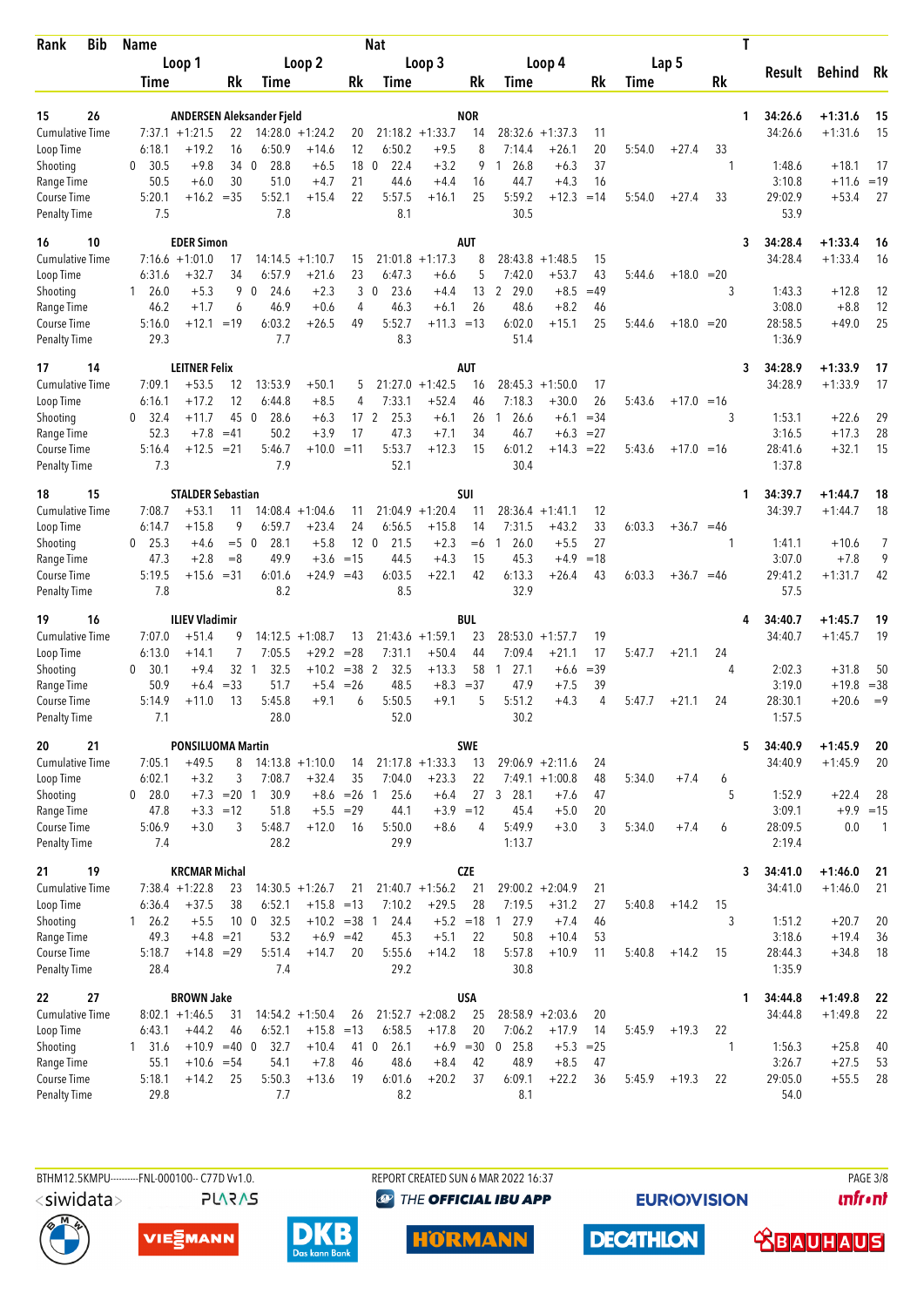| <b>Bib</b><br>Rank                        | Name              |                                             |          |                                 |                              |                | Nat                  |                              |                   |                      |                      |                   |        |              |                | Т                       |                         |          |
|-------------------------------------------|-------------------|---------------------------------------------|----------|---------------------------------|------------------------------|----------------|----------------------|------------------------------|-------------------|----------------------|----------------------|-------------------|--------|--------------|----------------|-------------------------|-------------------------|----------|
|                                           |                   | Loop 1                                      |          |                                 | Loop 2                       |                |                      | Loop 3                       |                   |                      | Loop 4               |                   |        | Lap 5        |                |                         | Behind                  |          |
|                                           | Time              |                                             | Rk       | Time                            |                              | Rk             | Time                 |                              | Rk                | Time                 |                      | Rk                | Time   |              | Rk             | Result                  |                         | Rk       |
|                                           |                   |                                             |          |                                 |                              |                |                      |                              |                   |                      |                      |                   |        |              |                |                         |                         |          |
| 13<br>23<br><b>Cumulative Time</b>        |                   | <b>BORMOLINI Thomas</b><br>$7:28.5 +1:12.9$ | 21       |                                 | $14:20.7 +1:16.9$            | 19             |                      | $21:36.5 + 1:52.0$           | <b>ITA</b><br>20  | 29:00.5              | $+2:05.2$            | 22                |        |              |                | 34:50.6<br>3<br>34:50.6 | $+1:55.6$<br>$+1:55.6$  | 23<br>23 |
| Loop Time                                 | 6:36.5            | $+37.6$                                     | 39       | 6:52.2                          | $+15.9$                      | 15             | 7:15.8               | $+35.1$                      | 37                | 7:24.0               | $+35.7$              | 30                | 5:50.1 | $+23.5$      | 26             |                         |                         |          |
| Shooting                                  | 1 32.8            | $+12.1$                                     | $=47$    | 27.7<br>- 0                     | $+5.4$                       | 9              | 26.1<br>$\mathbf{1}$ | $+6.9$                       | $= 30$            | 25.8<br>1            | $+5.3$               | $= 25$            |        |              | 3              | 1:52.6                  | $+22.1$                 | 26       |
| Range Time                                | 51.7              | $+7.2$                                      | $=38$    | 47.9                            | $+1.6$                       | 9              | 45.8                 | $+5.6$                       | 24                | 46.0                 | $+5.6$               | 23                |        |              |                | 3:11.4                  | $+12.2$                 | 22       |
| Course Time                               | 5:16.4            | $+12.5$                                     | $= 21$   | 5:56.9                          | $+20.2$                      | 34             | 5:59.9               | $+18.5$                      | 35                | 6:07.7               | $+20.8$              | 34                | 5:50.1 | $+23.5$      | 26             | 29:11.0                 | $+1:01.5$               | 32       |
| <b>Penalty Time</b>                       | 28.4              |                                             |          | 7.3                             |                              |                | 30.1                 |                              |                   | 30.3                 |                      |                   |        |              |                | 1:36.3                  |                         |          |
| 24<br>5                                   |                   | <b>SAMUELSSON Sebastian</b>                 |          |                                 |                              |                |                      |                              | <b>SWE</b>        |                      |                      |                   |        |              |                | 35:02.5<br>5            | $+2:07.5$               | 24       |
| <b>Cumulative Time</b>                    | 7:07.5            | $+51.9$                                     | 10       | 13:54.3                         | $+50.5$                      | 6              |                      | $21:24.8 + 1:40.3$           | 15                | 29:05.3              | $+2:10.0$            | 23                |        |              |                | 35:02.5                 | $+2:07.5$               | 24       |
| Loop Time<br>Shooting                     | 6:35.5<br>1, 30.0 | $+36.6$<br>$+9.3$                           | 37<br>31 | 6:46.8<br>$\mathbf 0$<br>34.0   | $+10.5$<br>$+11.7$           | $= 6$<br>49    | 7:30.5<br>2<br>24.7  | $+49.8$<br>$+5.5$            | 43<br>$=20$       | 7:40.5<br>2<br>23.5  | $+52.2$<br>$+3.0$    | 38<br>$=11$       | 5:57.2 | $+30.6$      | 39<br>5        | 1:52.4                  | $+21.9$                 | $= 24$   |
| Range Time                                | 50.8              | $+6.3$                                      | 32       | 52.9                            | $+6.6$                       | $=39$          | 46.5                 | $+6.3$                       | $= 28$            | 48.1                 | $+7.7$               | $=40$             |        |              |                | 3:18.3                  | $+19.1$                 | 35       |
| Course Time                               | 5:15.0            | $+11.1$                                     | 14       | 5:45.9                          | $+9.2$                       | 7              | 5:51.2               | $+9.8$                       | 6                 | 5:59.0               | $+12.1$              | 13                | 5:57.2 | $+30.6$      | 39             | 28:48.3                 | $+38.8$                 | 19       |
| <b>Penalty Time</b>                       | 29.7              |                                             |          | 7.9                             |                              |                | 52.7                 |                              |                   | 53.4                 |                      |                   |        |              |                | 2:23.8                  |                         |          |
| 25<br>46                                  |                   | <b>BURKHALTER Joscha</b>                    |          |                                 |                              |                |                      |                              | SUI               |                      |                      |                   |        |              |                | 35:10.3<br>0            | $+2:15.3$               | 25       |
| <b>Cumulative Time</b>                    |                   | $8:16.9 + 2:01.3$                           | 39       | 15:13.3                         | $+2:09.5$                    | 34             |                      | $22:10.7 + 2:26.2$           | 30                | 29:08.4              | $+2:13.1$            | 25                |        |              |                | 35:10.3                 | $+2:15.3$               | 25       |
| Loop Time                                 | 6:18.9            | $+20.0$                                     | 17       | 6:56.4                          | $+20.1$                      | 20             | 6:57.4               | $+16.7$                      | $=18$             | 6:57.7               | $+9.4$               | 9                 | 6:01.9 | $+35.3$      | 44             |                         |                         |          |
| Shooting                                  | $0$ 23.7          | $+3.0$                                      | 3        | $\overline{0}$<br>24.0          | $+1.7$                       | $\overline{2}$ | 25.8<br>$\mathbf 0$  | $+6.6$                       | 28                | 22.7<br>$\mathbf{0}$ | $+2.2$               | 10                |        |              | $\theta$       | 1:36.2                  | $+5.7$                  | 2        |
| Range Time                                | 45.9              | $+1.4$                                      | $=4$     | 46.4                            | $+0.1$                       | 2              | 45.2                 | $+5.0$                       | 21                | 43.5                 | $+3.1$               | $=8$              |        |              |                | 3:01.0                  | $+1.8$                  | 3        |
| Course Time<br><b>Penalty Time</b>        | 5:25.3<br>7.6     | $+21.4$                                     | $=47$    | 6:01.8<br>8.1                   | $+25.1$                      | $=45$          | 6:03.3<br>8.9        | $+21.9$                      | 41                | 6:06.7<br>7.4        | $+19.8$              | 33                | 6:01.9 | $+35.3$      | 44             | 29:39.0<br>32.1         | $+1:29.5 = 40$          |          |
| 26<br>30                                  |                   | <b>KOMATZ David</b>                         |          |                                 |                              |                |                      |                              | <b>AUT</b>        |                      |                      |                   |        |              |                | 35:17.3<br>2            | $+2:22.3$               | -26      |
| <b>Cumulative Time</b>                    | 8:07.1            | $+1:51.5$                                   | 35       |                                 | $15:12.6 + 2:08.8$           | 33             |                      | $22:35.7 + 2:51.2$           | 32                | 29:46.3              | $+2:51.0$            | 30                |        |              |                | 35:17.3                 | $+2:22.3$               | 26       |
| Loop Time                                 | 6:46.1            | $+47.2$                                     | 49       | 7:05.5                          | $+29.2$                      | $= 28$         | 7:23.1               | $+42.4$                      | 41                | 7:10.6               | $+22.3$              | 18                | 5:31.0 | $+4.4$       | 3              |                         |                         |          |
| Shooting                                  | 1 37.2            | $+16.5$                                     | 58       | 39.1<br>- 0                     | $+16.8$                      | 59             | 34.8<br>-1           | $+15.6$                      | 59                | 33.1<br>0            | $+12.6$              | 58                |        |              | 2              | 2:24.3                  | $+53.8$                 | 59       |
| Range Time                                | 56.7              | $+12.2$                                     | 57       | 1:00.7                          | $+14.4$                      | 59             | 55.4                 | $+15.2$                      | 59                | 54.7                 | $+14.3$              | 59                |        |              |                | 3:47.5                  | $+48.3$                 | 59       |
| <b>Course Time</b><br><b>Penalty Time</b> | 5:20.0<br>29.4    | $+16.1$                                     | 34       | 5:56.8<br>7.9                   | $+20.1$                      | 33             | 5:57.1<br>30.5       | $+15.7 = 22$                 |                   | 6:07.8<br>8.0        | $+20.9$              | 35                | 5:31.0 | $+4.4$       | 3              | 28:52.7<br>1:16.0       | $+43.2$                 | 22       |
|                                           |                   |                                             |          |                                 |                              |                |                      |                              |                   |                      |                      |                   |        |              |                |                         |                         |          |
| 39<br>27<br><b>Cumulative Time</b>        |                   | <b>VACLAVIK Adam</b>                        |          |                                 |                              |                |                      |                              | <b>CZE</b><br>27  | 29:42.6              |                      |                   |        |              |                | 35:27.2<br>3            | $+2:32.2$               | 27<br>27 |
| Loop Time                                 | 6:17.9            | $8:04.9 +1:49.3$<br>$+19.0$                 | 34<br>15 | 6:46.0                          | $14:50.9 + 1:47.1$<br>$+9.7$ | 25<br>5        | 7:10.5               | $22:01.4 +2:16.9$<br>$+29.8$ | 29                | 7:41.2               | $+2:47.3$<br>$+52.9$ | 28<br>40          | 5:44.6 | $+18.0 = 20$ |                | 35:27.2                 | $+2:32.2$               |          |
| Shooting                                  | 0, 34.4           | $+13.7$                                     | 56 0     | 32.9                            | $+10.6$                      | $=42$ 1        | 26.1                 |                              | $+6.9 = 30$       | 29.0<br>2            | $+8.5$               | $=49$             |        |              | 3              | 2:02.5                  | $+32.0$                 | 51       |
| Range Time                                | 55.1              | $+10.6$                                     | $= 54$   | 51.9                            | $+5.6$                       | $=32$          | 48.5                 | $+8.3$                       | $= 37$            | 49.9                 | $+9.5$               | $=48$             |        |              |                | 3:25.4                  | $+26.2$                 | 49       |
| Course Time                               | 5:14.5            | $+10.6$                                     | 12       | 5:46.6                          | $+9.9$                       | 10             | 5:52.7               | $+11.3 = 13$                 |                   | 5:59.9               | $+13.0$              | 16                | 5:44.6 | $+18.0$      | $=20$          | 28:38.3                 | $+28.8$                 | 12       |
| <b>Penalty Time</b>                       | 8.3               |                                             |          | 7.4                             |                              |                | 29.2                 |                              |                   | 51.4                 |                      |                   |        |              |                | 1:36.4                  |                         |          |
| 28<br>33                                  |                   | <b>ASPENES Sverre Dahlen</b>                |          |                                 |                              |                |                      |                              | <b>NOR</b>        |                      |                      |                   |        |              |                | 35:30.0<br>3            | $+2:35.0$               | 28       |
| <b>Cumulative Time</b>                    |                   | $8:14.1 + 1:58.5$                           | 38       |                                 | $15:57.5 + 2:53.7$           | 49             |                      | $22:51.7 +3:07.2$            | 39                |                      | $29:45.5 + 2:50.2$   | 29                |        |              |                | 35:30.0                 | $+2:35.0$               | 28       |
| Loop Time                                 | 6:40.1            | $+41.2$                                     | 44       |                                 | $7:43.4 +1:07.1$             | 55             | 6:54.2               | $+13.5$                      | 13                | 6:53.8               | $+5.5$               | 6                 | 5:44.5 | $+17.9$      | 19             |                         |                         |          |
| Shooting<br>Range Time                    | 1 28.9<br>48.9    | $+8.2$<br>$+4.4$                            | $=19$    | 27 <sub>2</sub><br>33.3<br>53.2 | $+11.0 = 44$ 0<br>$+6.9$     | $=42$          | 26.8<br>44.4         | $+4.2$                       | $+7.6 = 37$<br>14 | $0$ 24.5<br>44.3     | $+4.0$               | 17<br>$+3.9 = 13$ |        |              | 3              | 1:53.7<br>3:10.8        | $+23.2$<br>$+11.6 = 19$ | -31      |
| Course Time                               | 5:21.3            | $+17.4$                                     | 38       | 5:56.2                          | $+19.5$                      | 32             | 6:02.0               | $+20.6$                      | 38                | 6:01.3               | $+14.4$              | 24                | 5:44.5 | $+17.9$      | 19             | 29:05.3                 | $+55.8$                 | 30       |
| Penalty Time                              | 29.9              |                                             |          | 54.0                            |                              |                | 7.7                  |                              |                   | 8.1                  |                      |                   |        |              |                | 1:39.9                  |                         |          |
| 38<br>29                                  |                   | HIIDENSALO Olli                             |          |                                 |                              |                |                      |                              | <b>FIN</b>        |                      |                      |                   |        |              |                | 35:31.2<br>3            | $+2:36.2$               | 29       |
| <b>Cumulative Time</b>                    |                   | $8:25.3 +2:09.7$                            | 44       |                                 | $15:19.5 + 2:15.7$           | 36             |                      | $23:02.3 + 3:17.8$           | 41                |                      | $29:57.1 + 3:01.8$   | 33                |        |              |                | 35:31.2                 | $+2:36.2$               | 29       |
| Loop Time                                 | 6:46.3            | $+47.4$                                     | 50       | 6:54.2                          | $+17.9$                      | 17             |                      | $7:42.8$ +1:02.1             | 52                | 6:54.8               | $+6.5$               | 7                 | 5:34.1 | $+7.5$       | $\overline{7}$ |                         |                         |          |
| Shooting                                  | 132.6             | $+11.9$                                     | 46 0     | 28.2                            | $+5.9$                       | $=13$ 2        | 28.2                 | $+9.0$                       | 44                | $0$ 24.7             | $+4.2$               | 18                |        |              | 3              | 1:53.8                  | $+23.3$                 | 32       |
| Range Time<br>Course Time                 | 55.0<br>5:20.7    | $+10.5$<br>$+16.8$                          | 53<br>37 | 51.1<br>5:55.1                  | $+4.8$<br>$+18.4 = 30$       | 22             | 50.1<br>5:59.3       | $+9.9 = 48$<br>$+17.9$       | 32                | 45.9<br>6:01.1       | $+5.5$<br>$+14.2$    | 22<br>21          | 5:34.1 | $+7.5$       | 7              | 3:22.1                  | $+22.9$<br>$+40.8$      | 44<br>20 |
| Penalty Time                              | 30.5              |                                             |          | 8.0                             |                              |                | 53.4                 |                              |                   | 7.8                  |                      |                   |        |              |                | 28:50.3<br>1:39.8       |                         |          |
| 31<br>30                                  |                   | <b>STROLIA Vytautas</b>                     |          |                                 |                              |                |                      |                              | <b>LTU</b>        |                      |                      |                   |        |              |                | 35:32.2<br>4            | $+2:37.2$               | -30      |
| <b>Cumulative Time</b>                    |                   | $8:00.0 +1:44.4$                            | 29       |                                 | $15:10.2 + 2:06.4$           | 32             |                      | $22:02.8 + 2:18.3$           | 28                |                      | $29:39.4 +2:44.1$    | 27                |        |              |                | 35:32.2                 | $+2:37.2$               | 30       |
| Loop Time                                 | 6:38.0            | $+39.1$                                     | 41       | 7:10.2                          | $+33.9$                      | 39             | 6:52.6               | $+11.9$                      | 10                | 7:36.6               | $+48.3$              | 35                | 5:52.8 | $+26.2 = 30$ |                |                         |                         |          |
| Shooting                                  | $1 \quad 34.3$    | $+13.6$                                     |          | 30.1<br>55 1                    | $+7.8$                       | $= 22 \ 0$     | 27.2                 | $+8.0$                       | 40                | 2 22.3               | $+1.8$               | 9                 |        |              | 4              | 1:54.2                  | $+23.7$                 | 33       |
| Range Time                                | 54.6              | $+10.1$                                     | 52       | 50.7                            | $+4.4$                       | 19             | 46.5                 | $+6.3 = 28$                  |                   | 43.5                 | $+3.1$               | $=8$              |        |              |                | 3:15.3                  | $+16.1$                 | 25       |
| Course Time<br>Penalty Time               | 5:14.4<br>28.9    | $+10.5$                                     | 11       | 5:50.1<br>29.3                  | $+13.4$                      | 18             | 5:57.1<br>9.0        | $+15.7 = 22$                 |                   | 6:00.1<br>52.9       | $+13.2$              | 18                | 5:52.8 | $+26.2 = 30$ |                | 28:54.5<br>2:00.3       | $+45.0$                 | 23       |
|                                           |                   |                                             |          |                                 |                              |                |                      |                              |                   |                      |                      |                   |        |              |                |                         |                         |          |

BTHM12.5KMPU---------FNL-000100-- C77D Vv1.0. **PLARAS**  REPORT CREATED SUN 6 MAR 2022 16:37 **<sup><sup>3</sup>** THE OFFICIAL IBU APP</sup>

**EURIOVISION** 

**DECATHLON** 

PAGE 4/8 *<u><u>Infront</u>*</u>

 **<u>CBAUHAUS</u>** 







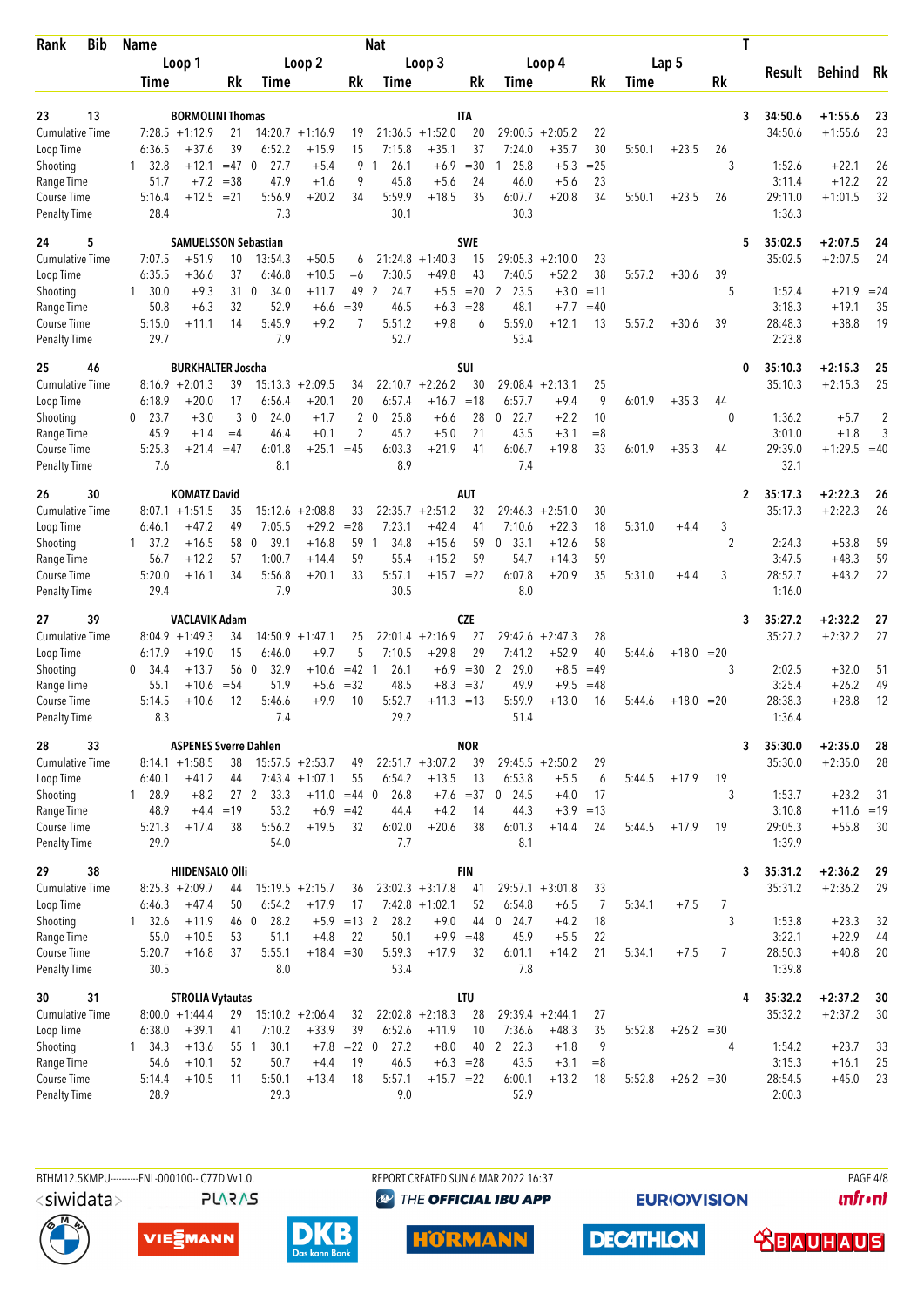| <b>Bib</b><br>Rank                  | <b>Name</b>      |                                             |                     |                             |                               |               | <b>Nat</b>              |                               |            |                      |                          |                    |        |         |         | Т                                  |                        |                      |
|-------------------------------------|------------------|---------------------------------------------|---------------------|-----------------------------|-------------------------------|---------------|-------------------------|-------------------------------|------------|----------------------|--------------------------|--------------------|--------|---------|---------|------------------------------------|------------------------|----------------------|
|                                     |                  | Loop 1                                      |                     |                             | Loop 2                        |               |                         | Loop 3                        |            |                      | Loop 4                   |                    |        | Lap 5   |         |                                    |                        |                      |
|                                     | Time             |                                             | Rk                  | Time                        |                               | Rk            | Time                    |                               | Rk         | Time                 |                          | Rk                 | Time   |         | Rk      | Result                             | <b>Behind</b>          | Rk                   |
|                                     |                  |                                             |                     |                             |                               |               |                         |                               |            |                      |                          |                    |        |         |         |                                    |                        |                      |
| 32<br>31                            |                  | <b>ZOBEL David</b>                          |                     |                             |                               |               |                         |                               | GER        |                      |                          |                    |        |         |         | 35:42.8<br>4                       | $+2:47.8$              | 31                   |
| <b>Cumulative Time</b><br>Loop Time | 6:29.6           | $7:54.6 +1:39.0$<br>$+30.7$                 | 25<br>29            | 7:14.1                      | $15:08.7 + 2:04.9$<br>$+37.8$ | 30<br>41      | 7:14.6                  | $22:23.3 + 2:38.8$<br>$+33.9$ | 31<br>34   | 29:51.9<br>7:28.6    | $+2:56.6$<br>$+40.3$     | 31<br>32           | 5:50.9 | $+24.3$ | 27      | 35:42.8                            | $+2:47.8$              | 31                   |
| Shooting                            | 28.8<br>1        | $+8.1$                                      | $= 25$              | 32.2<br>1                   | $+9.9$                        | 37            | 27.9<br>1               | $+8.7$                        | $=42$      | 26.6<br>1            | $+6.1$                   | $= 34$             |        |         | 4       | 1:55.6                             | $+25.1$                | 37                   |
| Range Time                          | 47.5             | $+3.0$                                      | $=10$               | 51.7                        | $+5.4$                        | $=26$         | 46.4                    | $+6.2$                        | 27         | 47.0                 | $+6.6$                   | $= 31$             |        |         |         | 3:12.6                             | $+13.4$                | 23                   |
| Course Time                         | 5:13.5           | $+9.6$                                      | 10                  | 5:52.6                      | $+15.9$                       | 23            | 5:58.0                  | $+16.6$                       | 26         | 6:10.2               | $+23.3$                  | 38                 | 5:50.9 | $+24.3$ | 27      | 29:05.2                            | $+55.7$                | 29                   |
| <b>Penalty Time</b>                 | 28.5             |                                             |                     | 29.7                        |                               |               | 30.2                    |                               |            | 31.3                 |                          |                    |        |         |         | 1:59.9                             |                        |                      |
| 32<br>36                            |                  | <b>DOHERTY Sean</b>                         |                     |                             |                               |               |                         |                               | <b>USA</b> |                      |                          |                    |        |         |         | 3<br>35:44.1                       | $+2:49.1$              | 32                   |
| <b>Cumulative Time</b>              |                  | $8:21.1 + 2:05.5$                           | 43                  |                             | $15:17.1 + 2:13.3$            | 35            |                         | $22:10.6 + 2:26.1$            | 29         | 29:52.3              | $+2:57.0$                | 32                 |        |         |         | 35:44.1                            | $+2:49.1$              | 32                   |
| Loop Time                           | 6:45.1           | $+46.2$                                     | 48                  | 6:56.0                      | $+19.7$                       | 19            | 6:53.5                  | $+12.8$                       | 12         | 7:41.7               | $+53.4$                  | $=41$              | 5:51.8 | $+25.2$ | 29      |                                    |                        |                      |
| Shooting                            | $1 \quad 32.2$   | +11.5                                       | $=43$               | $\overline{0}$<br>34.2      | $+11.9$                       | 50            | 23.2<br>$\mathbf{0}$    | $+4.0$                        | 11         | $\mathbf{2}$<br>25.0 | $+4.5$                   | $=19$              |        |         | 3       | 1:54.7                             | $+24.2$                | 35                   |
| Range Time<br>Course Time           | 53.1<br>5:22.1   | $+8.6$<br>$+18.2$                           | 46<br>39            | 53.1<br>5:55.1              | $+6.8$<br>$+18.4 = 30$        | 41            | 44.7<br>6:01.2          | $+4.5$<br>$+19.8$             | 17<br>36   | 43.8<br>6:05.5       | $+3.4$<br>$+18.6$        | 10<br>$=29$        | 5:51.8 | $+25.2$ | 29      | 3:14.7<br>29:15.7                  | $+15.5$<br>$+1:06.2$   | 24<br>36             |
| <b>Penalty Time</b>                 | 29.8             |                                             |                     | 7.8                         |                               |               | 7.6                     |                               |            | 52.4                 |                          |                    |        |         |         | 1:37.6                             |                        |                      |
| 9<br>33                             |                  | <b>FEMLING Peppe</b>                        |                     |                             |                               |               |                         |                               | <b>SWE</b> |                      |                          |                    |        |         |         | 35:44.9<br>4                       | $+2:49.9$              | 33                   |
| <b>Cumulative Time</b>              | 7:14.5           | $+58.9$                                     | 15                  | 13:58.7                     | $+54.9$                       | 10            |                         | $20:56.1 + 1:11.6$            | 7          | 29:22.7              | $+2:27.4$                | 26                 |        |         |         | 35:44.9                            | $+2:49.9$              | 33                   |
| Loop Time                           | 6:30.5           | $+31.6$                                     | 32                  | 6:44.2                      | $+7.9$                        | 3             | 6:57.4                  | $+16.7$                       | $=18$      | 8:26.6               | $+1:38.3$                | 56                 | 6:22.2 | $+55.6$ | 57      |                                    |                        |                      |
| Shooting                            | $1 \quad 25.3$   | $+4.6$                                      | $=5$ 0              | 25.9                        | $+3.6$                        | 5             | 31.2<br>$\mathbf 0$     | $+12.0$                       | 54         | 3<br>33.4            | $+12.9$                  | 59                 |        |         | 4       | 1:56.0                             | $+25.5$                | 39                   |
| Range Time                          | 44.9             | $+0.4$                                      | 2                   | 47.1                        | $+0.8$                        | $=$ 5         | 46.9                    | $+6.7$                        | 31         | 52.0                 | $+11.6$                  | 55                 |        |         |         | 3:10.9                             | $+11.7$                | 21                   |
| Course Time<br><b>Penalty Time</b>  | 5:16.0<br>29.6   | $+12.1$                                     | $=19$               | 5:49.4<br>7.6               | $+12.7$                       | 17            | 6:02.7<br>7.8           | $+21.3$                       | 39         | 6:16.6<br>1:18.0     | $+29.7$                  | 48                 | 6:22.2 | $+55.6$ | 57      | 29:46.9<br>2:03.1                  | $+1:37.4$              | 43                   |
| 53<br>34                            |                  | <b>BIONAZ Didier</b>                        |                     |                             |                               |               |                         |                               | <b>ITA</b> |                      |                          |                    |        |         |         | $\overline{2}$<br>35:51.8          | $+2:56.8$              | 34                   |
| <b>Cumulative Time</b>              |                  | $8:56.7 +2:41.1$                            | 54                  | 15:45.8                     | $+2:42.0$                     | 45            |                         | $22:42.5 + 2:58.0$            | 36         | 29:58.4              | $+3:03.1$                | 34                 |        |         |         | 35:51.8                            | $+2:56.8$              | 34                   |
| Loop Time                           | 6:46.7           | $+47.8$                                     | 51                  | 6:49.1                      | $+12.8$                       | 10            | 6:56.7                  | $+16.0$                       | 15         | 7:15.9               | $+27.6$                  | 22                 | 5:53.4 | $+26.8$ | 32      |                                    |                        |                      |
| Shooting                            | 131.6            | $+10.9$                                     | $=40$               | $\mathbf 0$<br>25.5         | $+3.2$                        | 4             | 31.5<br>0               | $+12.3$                       | $= 55$     | 24.0<br>-1           | $+3.5$                   | 14                 |        |         | 2       | 1:52.8                             | $+22.3$                | 27                   |
| Range Time                          | 52.8             | $+8.3$                                      | 45                  | 47.1                        | $+0.8$                        | $=$ 5         | 51.4                    | $+11.2$                       | $= 52$     | 45.3                 | $+4.9$                   | $=18$              |        |         |         | 3:16.6                             | $+17.4$                | 29                   |
| Course Time<br><b>Penalty Time</b>  | 5:24.2<br>29.6   | $+20.3$                                     | 44                  | 5:54.8<br>7.1               | $+18.1$                       | 29            | 5:57.4<br>7.9           | $+16.0$                       | 24         | 5:59.2<br>31.3       | $+12.3$                  | $=14$              | 5:53.4 | $+26.8$ | 32      | 29:09.0<br>1:16.1                  | $+59.5$                | 31                   |
|                                     |                  |                                             |                     |                             |                               |               |                         |                               |            |                      |                          |                    |        |         |         |                                    |                        |                      |
| 35<br>34<br><b>Cumulative Time</b>  |                  | <b>KOBONOKI Tsukasa</b><br>$8:01.7 +1:46.1$ | 30                  |                             | $15:28.2 + 2:24.4$            | 40            |                         | $22:53.5 + 3:09.0$            | JPN<br>40  | 30:01.4              | $+3:06.1$                | 35                 |        |         |         | 35:56.5<br>$\mathbf{2}$<br>35:56.5 | $+3:01.5$<br>$+3:01.5$ | 35<br>35             |
| Loop Time                           | 6:27.7           | $+28.8$                                     | 26                  | 7:26.5                      | $+50.2$                       | 50            | 7:25.3                  | $+44.6$                       | 42         | 7:07.9               | $+19.6$                  | 16                 | 5:55.1 | $+28.5$ | 34      |                                    |                        |                      |
| Shooting                            | 32.8<br>0        | $+12.1$                                     | $=47$ 1             | 31.0                        | $+8.7$                        | 28            | 26.7<br>$\overline{1}$  | $+7.5$                        | 36         | 27.2<br>0            | $+6.7$                   | $=41$              |        |         | 2       | 1:57.8                             | $+27.3$                | 44                   |
| Range Time                          | 54.2             | $+9.7$                                      | 50                  | 54.5                        | $+8.2$                        | $=47$         | 48.5                    | $+8.3$                        | $= 37$     | 48.4                 | $+8.0$                   | 42                 |        |         |         | 3:25.6                             | $+26.4 = 50$           |                      |
| Course Time                         | 5:25.3           | $+21.4$                                     | $=47$               | 6:01.8                      | $+25.1$                       | $=45$         | 6:05.2                  | $+23.8$                       | 44         | 6:11.6               | +24.7                    | $=40$              | 5:55.1 | $+28.5$ | 34      | 29:39.0                            | $+1:29.5$              | $=40$                |
| <b>Penalty Time</b>                 | 8.2              |                                             |                     | 30.2                        |                               |               | 31.5                    |                               |            | 7.8                  |                          |                    |        |         |         | 1:17.9                             |                        |                      |
| 11<br>36                            |                  | <b>GUIGONNAT Antonin</b>                    |                     |                             |                               |               |                         |                               | FRA        |                      |                          |                    |        |         |         | 36:03.2<br>6                       | $+3:08.2$              | 36                   |
| Cumulative Time                     |                  | $7:45.6 + 1:30.0$                           | 24                  |                             | $15:08.3 + 2:04.5$            | 29            |                         | $21:56.8 + 2:12.3$            | 26         |                      | $30:07.5 + 3:12.2$       | 36                 |        |         |         | 36:03.2                            | $+3:08.2$              | 36                   |
| Loop Time<br>Shooting               | 2 28.0           | $6:59.6 +1:00.7$                            | 54<br>$+7.3 = 20$ 1 | 7:22.7<br>31.4              | $+46.4 = 48$                  | $+9.1$ = 29 0 | 6:48.5<br>19.2          | $+7.8$<br>0.0                 | 7<br>1     | 3 20.5               | $8:10.7 + 1:22.4$<br>0.0 | 53<br>$\mathbf{1}$ | 5:55.7 | $+29.1$ | 35<br>6 | 1:39.3                             | $+8.8$                 | 3                    |
| Range Time                          | 49.8             | $+5.3 = 24$                                 |                     | 52.9                        |                               | $+6.6 = 39$   | 41.0                    | $+0.8$                        | 3          | 44.6                 | $+4.2$                   | 15                 |        |         |         | 3:08.3                             | $+9.1 = 13$            |                      |
| Course Time                         | 5:15.5           | $+11.6$                                     | 17                  | 5:58.9                      | $+22.2 = 37$                  |               | 5:59.4                  | $+18.0$                       | 33         | 6:05.5               | $+18.6 = 29$             |                    | 5:55.7 | $+29.1$ | 35      | 29:15.0                            | $+1:05.5$              | 35                   |
| <b>Penalty Time</b>                 | 54.3             |                                             |                     | 30.9                        |                               |               | 8.1                     |                               |            | 1:20.6               |                          |                    |        |         |         | 2:54.0                             |                        |                      |
| 47<br>37                            |                  | <b>BRANDT Oskar</b>                         |                     |                             |                               |               |                         |                               | SWE        |                      |                          |                    |        |         |         | 36:04.3<br>3                       | $+3:09.3$              | 37                   |
| <b>Cumulative Time</b>              |                  | $8:20.4 +2:04.8$                            | 42                  |                             | $15:20.2 +2:16.4$             | 37            |                         | $22:40.5 + 2:56.0$            | 35         |                      | $30:24.9 + 3:29.6$       | 40                 |        |         |         | 36:04.3                            | $+3:09.3$              | 37                   |
| Loop Time                           | 6:20.4           | $+21.5$                                     | 19                  | 6:59.8                      | $+23.5$                       | 25            | 7:20.3                  | $+39.6$                       | 40         | 7:44.4               | $+56.1$                  | 45                 | 5:39.4 | $+12.8$ | 12      |                                    |                        |                      |
| Shooting<br>Range Time              | $0$ 33.1<br>54.1 | $+12.4$<br>$+9.6$                           | 49                  | $\mathbf 0$<br>31.7<br>52.5 | $+9.4$                        | 32 1<br>37    | 30.1<br>50.2            | $+10.9$                       | 51         | 2 30.8<br>50.7       | $+10.3$<br>$+10.3 = 51$  | 53                 |        |         | 3       | 2:05.9<br>3:27.5                   | $+35.4$<br>$+28.3$     | 55                   |
| Course Time                         | 5:18.4           | $+14.5$                                     | 49<br>26            | 5:59.6                      | $+6.2$<br>$+22.9$             | 40            | 5:59.2                  | $+10.0$<br>$+17.8$ = 29       | 50         | 6:00.7               | $+13.8$                  | 20                 | 5:39.4 | $+12.8$ | 12      | 28:57.3                            | $+47.8$                | 54<br>24             |
| <b>Penalty Time</b>                 | 7.8              |                                             |                     | 7.6                         |                               |               | 30.9                    |                               |            | 53.0                 |                          |                    |        |         |         | 1:39.4                             |                        |                      |
| 59<br>38                            |                  | <b>RANTA Jaakko</b>                         |                     |                             |                               |               |                         |                               | <b>FIN</b> |                      |                          |                    |        |         |         | 36:11.6<br>1                       | $+3:16.6$              | 38                   |
| <b>Cumulative Time</b>              |                  | $8:47.7 +2:32.1$                            | 52                  |                             | $16:09.4 + 3:05.6$            | 52            |                         | $23:06.3 + 3:21.8$            | 44         |                      | $30:10.9 + 3:15.6$       | 37                 |        |         |         | 36:11.6                            | $+3:16.6$              | 38                   |
| Loop Time                           | 6:23.7           | $+24.8$                                     | 22                  | 7:21.7                      | $+45.4$                       | 46            | 6:56.9                  | $+16.2$                       | 16         | 7:04.6               | $+16.3$                  | 12                 | 6:00.7 | $+34.1$ | 43      |                                    |                        |                      |
| Shooting                            | $0\quad 26.4$    | $+5.7$                                      |                     | 28.0<br>$11 \quad 1$        | $+5.7$                        |               | 21.5<br>11 <sub>0</sub> | $+2.3$                        | $=6$       | $0$ 25.5             | $+5.0$                   | 22                 |        |         | 1       | 1:41.5                             | $+11.0$                | 8                    |
| Range Time<br>Course Time           | 47.1<br>5:28.9   | $+2.6$<br>$+25.0$                           | 7<br>52             | 49.2<br>6:01.6              | $+2.9$<br>$+24.9 = 43$        | 12            | 43.7<br>6:05.1          | $+3.5$<br>$+23.7$             | $=9$<br>43 | 44.3<br>6:11.6       | $+24.7 = 40$             | $+3.9 = 13$        | 6:00.7 | $+34.1$ | 43      | 3:04.3<br>29:47.9                  | $+5.1$<br>$+1:38.4$    | $\overline{7}$<br>44 |
| <b>Penalty Time</b>                 | 7.6              |                                             |                     | 30.8                        |                               |               | 8.0                     |                               |            | 8.7                  |                          |                    |        |         |         | 55.3                               |                        |                      |
|                                     |                  |                                             |                     |                             |                               |               |                         |                               |            |                      |                          |                    |        |         |         |                                    |                        |                      |



BTHM12.5KMPU---------FNL-000100-- C77D Vv1.0. **PLARAS**  REPORT CREATED SUN 6 MAR 2022 16:37 **<sup><sup>3</sup>** THE OFFICIAL IBU APP</sup>

**HÖRMANN** 

**EURIOVISION** 

**PAGE 5/8** *<u><u>Infront</u>*</u>









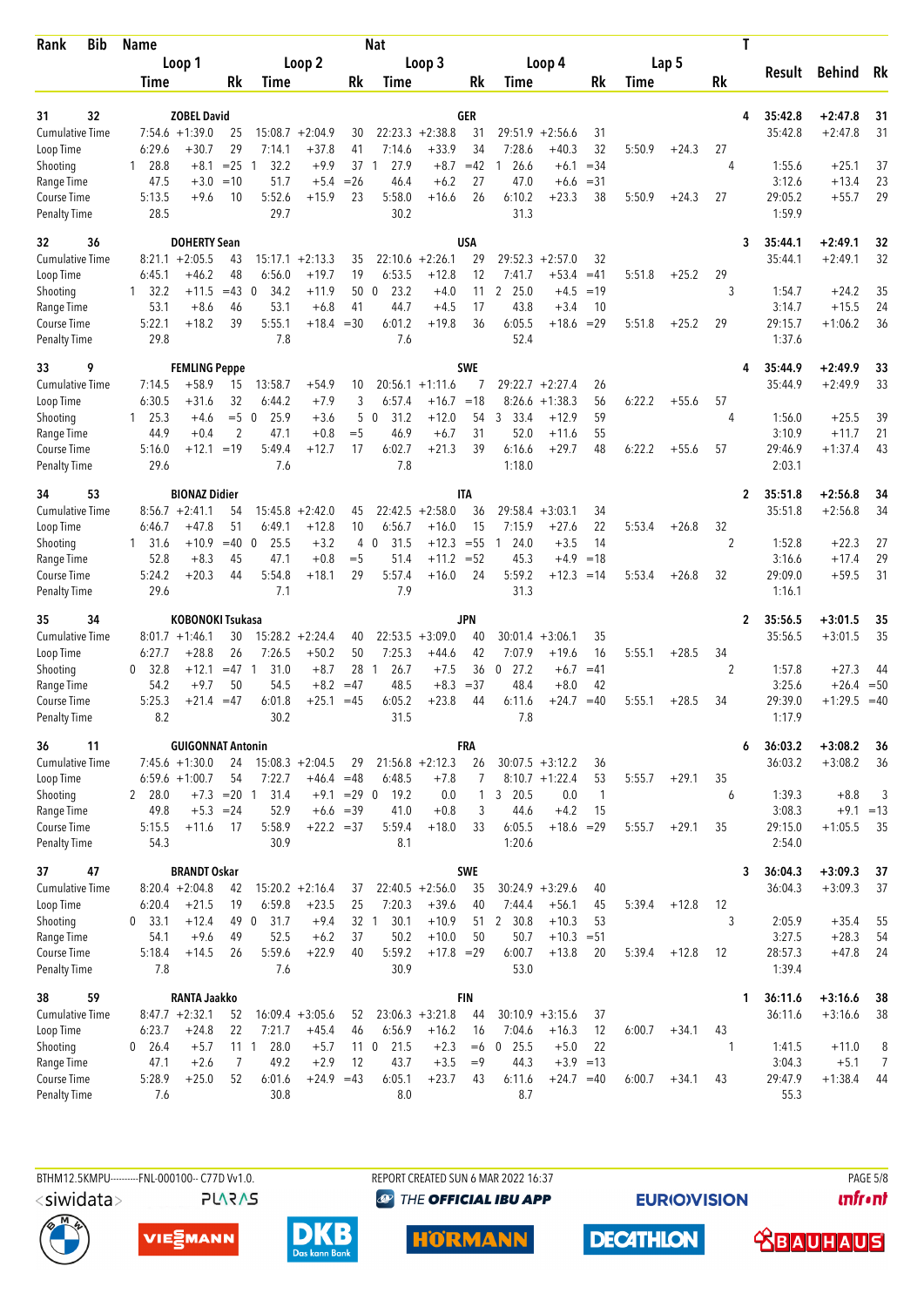| <b>Bib</b><br>Rank                  | <b>Name</b>        |                                           |                 |                                |                                         |             | <b>Nat</b>              |                                        |                       |                                  |                               |                     |        |         | T       |                    |                        |              |
|-------------------------------------|--------------------|-------------------------------------------|-----------------|--------------------------------|-----------------------------------------|-------------|-------------------------|----------------------------------------|-----------------------|----------------------------------|-------------------------------|---------------------|--------|---------|---------|--------------------|------------------------|--------------|
|                                     |                    | Loop 1                                    |                 |                                | Loop 2                                  |             |                         | Loop 3                                 |                       |                                  | Loop 4                        |                     |        | Lap 5   |         |                    |                        |              |
|                                     | Time               |                                           | Rk              | Time                           |                                         | Rk          | Time                    |                                        | Rk                    | Time                             |                               | Rk                  | Time   |         | Rk      | Result             | <b>Behind</b>          | Rk           |
|                                     |                    |                                           |                 |                                |                                         |             |                         |                                        |                       |                                  |                               |                     |        |         |         |                    |                        |              |
| 52<br>39<br>Cumulative Time         |                    | <b>NORDGREN Leif</b><br>$8:42.7 + 2:27.1$ | 51              |                                | $16:05.4 + 3:01.6$                      | 51          |                         | $23:11.5 + 3:27.0$                     | USA<br>46             |                                  | $30:16.9 + 3:21.6$            | 38                  |        |         | 1       | 36:13.1<br>36:13.1 | $+3:18.1$<br>$+3:18.1$ | 39<br>39     |
| Loop Time                           | 6:34.7             | $+35.8$                                   | 36              | 7:22.7                         | +46.4                                   | $=48$       | 7:06.1                  | $+25.4$                                | 24                    | 7:05.4                           | $+17.1$                       | 13                  | 5:56.2 | $+29.6$ | 37      |                    |                        |              |
| Shooting                            | 0<br>30.7          | $+10.0$                                   | $= 35$          | 30.0<br>-1                     | $+7.7$                                  | 21          | 25.9<br>$\mathbf 0$     | $+6.7$                                 | 29                    | 25.0<br>0                        | $+4.5$                        | $=19$               |        |         | 1       | 1:51.8             | $+21.3$                | 22           |
| Range Time                          | 52.1               | $+7.6$                                    | 40              | 51.7                           | $+5.4$                                  | $=26$       | 46.8                    | $+6.6$                                 | 30                    | 47.0                             | $+6.6$                        | $= 31$              |        |         |         | 3:17.6             | $+18.4$                | 32           |
| Course Time<br><b>Penalty Time</b>  | 5:34.4<br>8.2      | $+30.5$                                   | 57              | 5:59.4<br>31.5                 | $+22.7$                                 | 39          | 6:11.0<br>8.3           | $+29.6$                                | 51                    | 6:10.3<br>8.1                    | $+23.4$                       | 39                  | 5:56.2 | $+29.6$ | 37      | 29:51.3<br>56.2    | $+1:41.8$              | 45           |
| 29<br>40                            |                    | <b>SCHOMMER Paul</b>                      |                 |                                |                                         |             |                         |                                        | USA                   |                                  |                               |                     |        |         | 3       | 36:26.1            | $+3:31.1$              | 40           |
| <b>Cumulative Time</b>              |                    | $7:59.7 +1:44.1$                          | 28              | 15:05.7                        | $+2:01.9$                               | 27          | 22:39.9                 | $+2:55.4$                              | 34                    | 30:17.3                          | $+3:22.0$                     | 39                  |        |         |         | 36:26.1            | $+3:31.1$              | 40           |
| Loop Time                           | 6:38.7             | $+39.8$                                   | 42              | 7:06.0                         | $+29.7$                                 | 30          | 7:34.2                  | $+53.5$                                | 48                    | 7:37.4                           | $+49.1$                       | 36                  | 6:08.8 | $+42.2$ | 51      |                    |                        |              |
| Shooting<br>Range Time              | 30.7<br>1.<br>49.8 | $+10.0$<br>$+5.3$                         | $=35$<br>$= 24$ | $\overline{0}$<br>34.5<br>55.4 | $+12.2$<br>$+9.1$                       | 53<br>53    | 28.6<br>1<br>49.7       | $+9.4$<br>$+9.5$                       | 45<br>47              | 25.6<br>47.0                     | $+5.1$<br>$+6.6$              | $= 23$<br>$= 31$    |        |         | 3       | 1:59.6<br>3:21.9   | $+29.1$<br>$+22.7$     | 48<br>43     |
| Course Time                         | 5:18.5             | $+14.6$                                   | $=27$           | 6:01.9                         | $+25.2 = 47$                            |             | 6:12.1                  | $+30.7$                                | 54                    | 6:19.4                           | $+32.5$                       | 51                  | 6:08.8 | $+42.2$ | 51      | 30:00.7            | $+1:51.2$              | 49           |
| <b>Penalty Time</b>                 | 30.3               |                                           |                 | 8.6                            |                                         |             | 32.3                    |                                        |                       | 31.0                             |                               |                     |        |         |         | 1:42.5             |                        |              |
| 43<br>41<br>Cumulative Time         | 8:07.3             | <b>BAUER Klemen</b><br>$+1:51.7$          | 36              | 15:09.5                        | $+2:05.7$                               | 31          | 23:09.0                 | $+3:24.5$                              | SL <sub>0</sub><br>45 | 30:34.6                          | $+3:39.3$                     | 42                  |        |         | 5       | 36:37.0<br>36:37.0 | $+3:42.0$<br>$+3:42.0$ | 41<br>41     |
| Loop Time                           | 6:13.3             | $+14.4$                                   | 8               | 7:02.2                         | $+25.9$                                 | 27          | 7:59.5                  | $+1:18.8$                              | 58                    | 7:25.6                           | $+37.3$                       | 31                  | 6:02.4 | $+35.8$ | 45      |                    |                        |              |
| Shooting                            | 20.7<br>0          | 0.0                                       | $\mathbf{1}$    | 28.5<br>$\mathbf{1}$           | $+6.2$                                  | 16          | 3<br>25.0               | $+5.8$                                 | 23                    | 27.7<br>1                        | $+7.2$                        | 45                  |        |         | 5       | 1:42.1             | $+11.6$                | 9            |
| Range Time                          | 45.9               | $+1.4$                                    | $=4$            | 46.5                           | $+0.2$                                  | 3           | 43.4                    | $+3.2$                                 | 7                     | 46.3                             | $+5.9$                        | 24                  |        |         |         | 3:02.1             | $+2.9$                 | $=$ 5        |
| Course Time<br><b>Penalty Time</b>  | 5:19.9<br>7.5      | $+16.0$                                   | 33              | 5:45.3<br>30.4                 | $+8.6$                                  | 5           | 5:56.6<br>1:19.5        | $+15.2$                                | 21                    | 6:09.3<br>30.0                   | $+22.4$                       | 37                  | 6:02.4 | $+35.8$ | 45      | 29:13.5<br>2:27.5  | $+1:04.0$              | 34           |
| 42<br>42                            |                    | <b>GIACOMEL Tommaso</b>                   |                 |                                |                                         |             |                         |                                        | <b>ITA</b>            |                                  |                               |                     |        |         | 3       | 36:37.1            | +3:42.1                | 42           |
| <b>Cumulative Time</b>              |                    | $8:10.0 + 1:54.4$                         | 37              |                                | $15:28.9 + 2:25.1$                      | 41          |                         | $22:45.0 + 3:00.5$                     | 37                    | 30:32.7                          | $+3:37.4$                     | 41                  |        |         |         | 36:37.1            | $+3:42.1$              | 42           |
| Loop Time                           | 6:19.0             | $+20.1$                                   | 18              | 7:18.9                         | $+42.6$                                 | 45          | 7:16.1                  | $+35.4$                                | 38                    | 7:47.7                           | +59.4                         | 47                  | 6:04.4 | $+37.8$ | 48      |                    |                        |              |
| Shooting<br>Range Time              | $0$ 24.9<br>49.3   | $+4.2$<br>$+4.8$                          | 4<br>$= 21$     | 34.3<br>- 1<br>56.4            | $+12.0$<br>$+10.1$                      | 51<br>57    | 22.2<br>-1<br>41.6      | $+3.0$<br>$+1.4$                       | 8<br>4                | 121.3<br>41.8                    | $+0.8$<br>$+1.4$              | $\overline{2}$<br>3 |        |         | 3       | 1:42.9<br>3:09.1   | $+12.4$<br>$+9.9$      | -11<br>$=15$ |
| Course Time                         | 5:22.5             | $+18.6$                                   | 41              | 5:52.9                         | $+16.2$                                 | 24          | 6:03.1                  | $+21.7$                                | 40                    | 6:33.9                           | $+47.0$                       | 57                  | 6:04.4 | $+37.8$ | 48      | 29:56.8            | $+1:47.3$              | 47           |
| <b>Penalty Time</b>                 | 7.2                |                                           |                 | 29.5                           |                                         |             | 31.4                    |                                        |                       | 31.9                             |                               |                     |        |         |         | 1:40.1             |                        |              |
| 41<br>43                            |                    | <b>PERROT Eric</b>                        |                 |                                |                                         |             |                         |                                        | FRA                   |                                  |                               |                     |        |         | 4       | 36:37.7            | $+3:42.7$              | 43           |
| <b>Cumulative Time</b>              |                    | $8:33.2 +2:17.6$                          | 45              |                                | $16:03.4 +2:59.6$                       | 50          |                         | $23:03.6 + 3:19.1$                     | 42                    |                                  | $30:46.1 + 3:50.8$            | 43                  |        |         |         | 36:37.7            | $+3:42.7$              | 43           |
| Loop Time<br>Shooting               | 6:43.2<br>128.2    | $+44.3$<br>$+7.5$                         | 47<br>22 1      | 7:30.2<br>34.4                 | $+53.9$<br>$+12.1$                      | 51<br>52 0  | 7:00.2<br>23.0          | $+19.5$<br>$+3.8$                      | 21<br>10              | 7:42.5<br>$\overline{2}$<br>26.2 | $+54.2$<br>$+5.7$             | 44<br>31            | 5:51.6 | $+25.0$ | 28<br>4 | 1:51.9             | $+21.4$                | 23           |
| Range Time                          | 50.3               | $+5.8$                                    | 28              | 56.7                           | $+10.4$                                 | 58          | 45.7                    | $+5.5$                                 | 23                    | 45.1                             | $+4.7$                        | 17                  |        |         |         | 3:17.8             | $+18.6$                | 33           |
| <b>Course Time</b>                  | 5:23.0             | $+19.1$                                   | 42              | 6:01.9                         | $+25.2 = 47$                            |             | 6:06.6                  | $+25.2$                                | 45                    | 6:00.4                           | $+13.5$                       | 19                  | 5:51.6 | $+25.0$ | 28      | 29:23.5            | $+1:14.0$              | 39           |
| <b>Penalty Time</b>                 | 29.8               |                                           |                 | 31.6                           |                                         |             | 7.8                     |                                        |                       | 56.9                             |                               |                     |        |         |         | 2:06.2             |                        |              |
| 28<br>44                            |                    | <b>JAEGER Martin</b>                      |                 |                                |                                         |             |                         |                                        | <b>SUI</b>            |                                  |                               |                     |        |         | 6       | 36:46.0            | $+3:51.0$              | 44           |
| <b>Cumulative Time</b><br>Loop Time | 6:36.8             | $7:57.8 +1:42.2$<br>$+37.9$               | 27<br>40        | 7:35.5                         | $15:33.3 + 2:29.5$<br>$+59.2$           | 42<br>53    |                         | $23:18.1 + 3:33.6$<br>$7:44.8 +1:04.1$ | 47<br>53              | 7:32.1                           | $30:50.2 + 3:54.9$<br>$+43.8$ | 45<br>34            | 5:55.8 | $+29.2$ | 36      | 36:46.0            | $+3:51.0$              | 44           |
| Shooting                            | $1 \quad 31.4$     |                                           |                 | $+10.7$ = 38 2 27.9            | $+5.6$                                  |             | 10 <sub>2</sub><br>24.9 | $+5.7$                                 |                       | 22 1 27.2                        |                               | $+6.7 = 41$         |        |         | 6       | 1:51.6             | $+21.1$                | 21           |
| Range Time                          | 50.4               | $+5.9$                                    | 29              | 48.5                           |                                         | $+2.2 = 10$ | 48.5                    | $+8.3 = 37$                            |                       | 48.5                             | $+8.1$                        | $=43$               |        |         |         | 3:15.9             | $+16.7$                | 27           |
| Course Time                         | 5:16.8             | $+12.9$                                   | 23              | 5:54.2                         | $+17.5$                                 | 27          | 5:59.2                  | $+17.8 = 29$                           |                       | 6:12.8                           | $+25.9$                       | 42                  | 5:55.8 | $+29.2$ | 36      | 29:18.8            | $+1:09.3$              | 37           |
| <b>Penalty Time</b>                 | 29.5               |                                           |                 | 52.8                           |                                         |             | 57.1                    |                                        |                       | 30.7                             |                               |                     |        |         |         | 2:50.2             |                        |              |
| 51<br>45                            |                    | <b>TACHIZAKI Mikito</b>                   |                 |                                |                                         |             |                         |                                        | <b>JPN</b>            |                                  |                               |                     |        |         | 1       | 36:57.5            | $+4:02.5$              | 45           |
| <b>Cumulative Time</b><br>Loop Time | 6:33.8             | $8:40.8 + 2:25.2$<br>$+34.9$              | 49<br>35        | 7:10.1                         | $15:50.9 + 2:47.1$<br>$+33.8$           | 46<br>38    | 7:14.9                  | $23:05.8 + 3:21.3$<br>$+34.2$          | 43<br>35              | 7:40.7                           | $30:46.5 + 3:51.2$<br>$+52.4$ | 44<br>39            | 6:11.0 | $+44.4$ | 52      | 36:57.5            | $+4:02.5$              | 45           |
| Shooting                            | $0$ 27.6           |                                           | $+6.9$ =17 0    | 30.3                           | $+8.0$                                  | 24 0        | 20.5                    | $+1.3$                                 | 4                     | 22.1<br>$\overline{1}$           | $+1.6$                        | 8                   |        |         | 1       | 1:40.7             | $+10.2$                | 5            |
| Range Time                          | 50.0               | $+5.5$                                    | 26              | 52.0                           | $+5.7$                                  | 34          | 43.8                    | $+3.6$                                 | 11                    | 44.2                             | $+3.8 = 11$                   |                     |        |         |         | 3:10.0             | $+10.8$                | 18           |
| Course Time                         | 5:35.9             | $+32.0$                                   | 58              | 6:10.1                         | $+33.4 = 55$                            |             | 6:23.0                  | $+41.6$                                | 58                    | 6:23.3                           | $+36.4$                       | 54                  | 6:11.0 | $+44.4$ | 52      | 30:43.3            | $+2:33.8$              | 56           |
| <b>Penalty Time</b>                 | 7.8                |                                           |                 | 7.9                            |                                         |             | 8.0                     |                                        |                       | 33.1                             |                               |                     |        |         |         | 57.0               |                        |              |
| 45<br>46                            |                    | <b>LANGER Thierry</b>                     |                 |                                |                                         |             |                         |                                        | <b>BEL</b>            |                                  |                               |                     |        |         | 3       | 37:07.0            | $+4:12.0$              | 46           |
| <b>Cumulative Time</b><br>Loop Time | 6:41.3             | $8:39.3 +2:23.7$<br>$+42.4$               | 48<br>45        |                                | $16:37.3 + 3:33.5$<br>$7:58.0 + 1:21.7$ | 54<br>59    | 7:07.4                  | $23:44.7 +4:00.2$<br>$+26.7$           | 52<br>25              | 7:17.6                           | $31:02.3 +4:07.0$<br>$+29.3$  | 46<br>25            | 6:04.7 | $+38.1$ | 49      | 37:07.0            | $+4:12.0$              | 46           |
| Shooting                            | $1 \quad 25.4$     | $+4.7$                                    |                 | 7 2 33.4                       | $+11.1$                                 | 46 0        | 31.5                    | $+12.3 = 55$                           |                       | 0, 31.0                          | $+10.5$                       | 54                  |        |         | 3       | 2:01.5             | $+31.0$                | 49           |
| Range Time                          | 48.5               | $+4.0$                                    | 18              | 55.5                           | $+9.2$                                  | 54          | 51.8                    | $+11.6$                                | 56                    | 52.5                             | $+12.1$                       | 56                  |        |         |         | 3:28.3             | $+29.1$                | 55           |
| Course Time                         | 5:22.2             | $+18.3$                                   | 40              | 6:06.9                         | $+30.2$                                 | 54          | 6:07.8                  | $+26.4$                                | 46                    | 6:17.3                           | $+30.4$                       | 49                  | 6:04.7 | $+38.1$ | 49      | 29:58.9            | $+1:49.4$              | 48           |
| <b>Penalty Time</b>                 | 30.5               |                                           |                 | 55.5                           |                                         |             | 7.8                     |                                        |                       | 7.7                              |                               |                     |        |         |         | 1:41.6             |                        |              |

**PLARAS** 

BTHM12.5KMPU---------FNL-000100-- C77D Vv1.0. REPORT CREATED SUN 6 MAR 2022 16:37 RAGE 6/8 **@** THE OFFICIAL IBU APP

**HÖRMANN** 

**EURIOVISION** 

 **<u>CBAUHAUS</u>** 









**DECATHLON**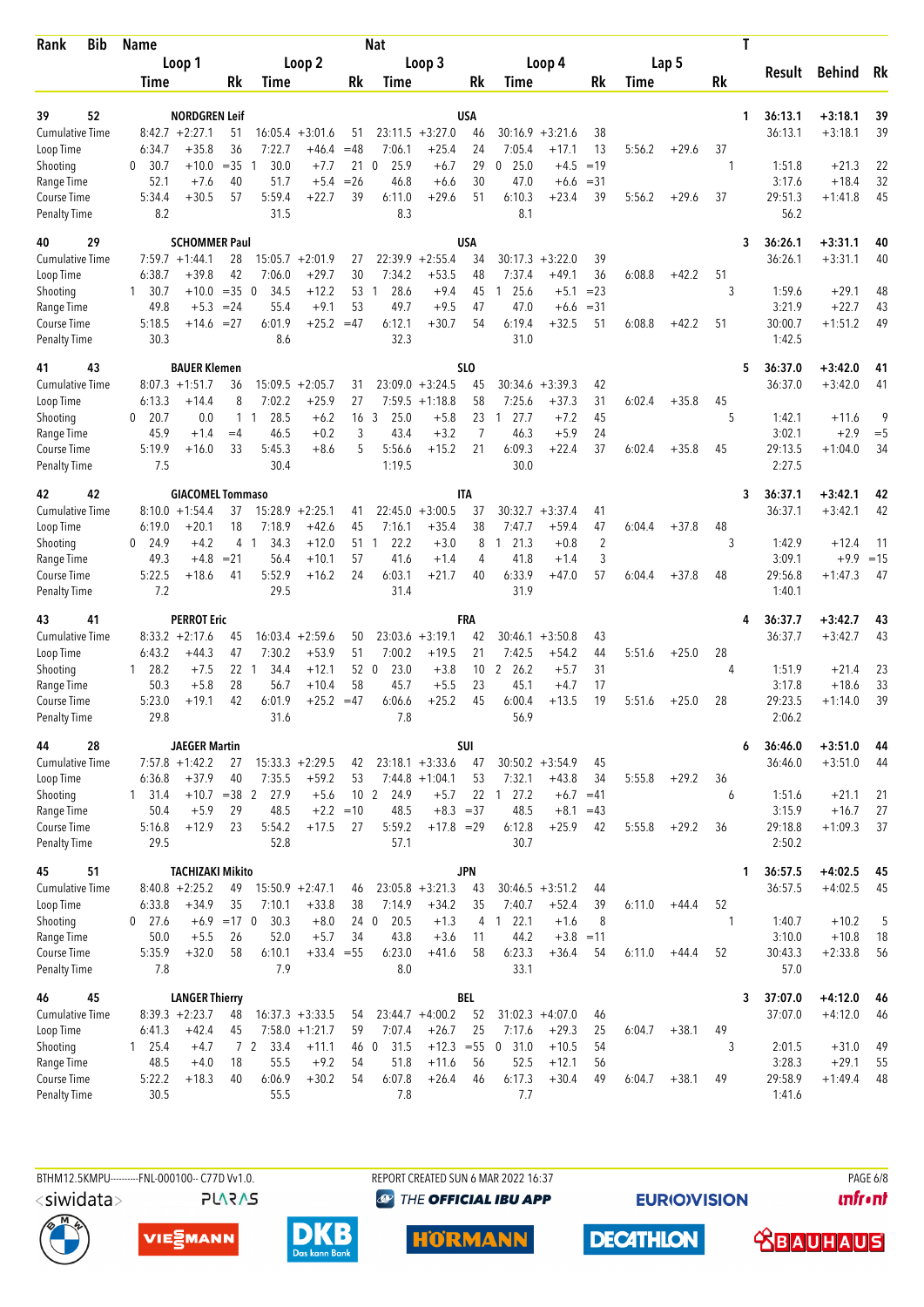| Bib<br>Rank                         |  | Name             |                              |                       |                              |                              |                                | <b>Nat</b>                   |                                        |                 |                                        |                                        |                 |        |              |         | T                       |                              |             |
|-------------------------------------|--|------------------|------------------------------|-----------------------|------------------------------|------------------------------|--------------------------------|------------------------------|----------------------------------------|-----------------|----------------------------------------|----------------------------------------|-----------------|--------|--------------|---------|-------------------------|------------------------------|-------------|
|                                     |  |                  | Loop 1                       |                       |                              | Loop 2                       |                                |                              | Loop 3                                 |                 |                                        | Loop 4                                 |                 |        | Lap 5        |         | Result                  | <b>Behind</b>                | Rk          |
|                                     |  | Time             |                              | Rk                    | Time                         |                              | Rk                             | Time                         |                                        | Rk              | Time                                   |                                        | Rk              | Time   |              | Rk      |                         |                              |             |
| 23<br>47                            |  |                  | <b>STVRTECKY Jakub</b>       |                       |                              |                              |                                |                              |                                        | <b>CZE</b>      |                                        |                                        |                 |        |              |         | 8<br>37:10.3            | $+4:15.3$                    | 47          |
| <b>Cumulative Time</b>              |  |                  | $8:17.4 + 2:01.8$            | 40                    | 15:05.8                      | $+2:02.0$                    | 28                             |                              | $22:39.5 + 2:55.0$                     | 33              | 31:12.5                                | $+4:17.2$                              | 48              |        |              |         | 37:10.3                 | $+4:15.3$                    | 47          |
| Loop Time                           |  |                  | $7:02.4$ +1:03.5             | 55                    | 6:48.4                       | $+12.1$                      | 9                              | 7:33.7                       | $+53.0$                                | 47              | 8:33.0                                 | $+1:44.7$                              | 57              | 5:57.8 | $+31.2$      | 41      |                         |                              |             |
| Shooting                            |  | 29.9<br>2        | $+9.2$                       | 30                    | $\mathbf{0}$<br>26.6         | $+4.3$                       | 6                              | $\overline{2}$<br>19.8       | $+0.6$                                 | $\overline{2}$  | 32.5<br>4                              | $+12.0$                                | 57              |        |              | 8       | 1:49.0                  | $+18.5$                      | 19          |
| Range Time                          |  | 48.9             | $+4.4$                       | $=19$                 | 47.3                         | $+1.0$                       | 7                              | 40.2                         | 0.0                                    | 1               | 50.7                                   | $+10.3$                                | $= 51$          |        |              |         | 3:07.1                  | $+7.9$                       | 10          |
| Course Time<br><b>Penalty Time</b>  |  | 5:20.1<br>53.3   | $+16.2 = 35$                 |                       | 5:53.2<br>7.8                | $+16.5$                      | 25                             | 5:59.8<br>53.6               | $+18.4$                                | 34              | 6:01.2<br>1:41.0                       | $+14.3$                                | $= 22$          | 5:57.8 | $+31.2$      | 41      | 29:12.1<br>3:35.8       | $+1:02.6$                    | 33          |
| 37<br>48                            |  |                  | <b>SIMA Michal</b>           |                       |                              |                              |                                |                              |                                        | <b>SVK</b>      |                                        |                                        |                 |        |              |         | 37:17.8<br>4            | $+4:22.8$                    | 48          |
| <b>Cumulative Time</b>              |  |                  | $8:02.8 +1:47.2$             | 33                    |                              | $15:24.7 + 2:20.9$           | 39                             |                              | $23:22.6 + 3:38.1$                     | 48              | 31:09.6                                | $+4:14.3$                              | 47              |        |              |         | 37:17.8                 | $+4:22.8$                    | 48          |
| Loop Time                           |  | 6:24.8           | +25.9                        | 24                    | 7:21.9                       | $+45.6$                      | 47                             | 7:57.9                       | $+1:17.2$                              | 57              | 7:47.0                                 | $+58.7$                                | 46              | 6:08.2 | $+41.6$      | 50      |                         |                              |             |
| Shooting<br>Range Time              |  | $0$ 29.4<br>51.4 | $+8.7$<br>$+6.9$             | 29<br>$=36$           | 31.5<br>$\mathbf{1}$<br>51.5 | $+9.2$<br>$+5.2$             | 31<br>$= 24$                   | $\mathbf{2}$<br>29.2<br>50.9 | $+10.0$<br>$+10.7$                     | 47<br>51        | 26.1<br>$\mathbf{1}$<br>47.8           | $+5.6$<br>$+7.4$                       | $= 28$<br>$=37$ |        |              | 4       | 1:56.4<br>3:21.6        | $+25.9$<br>$+22.4$           | $=41$<br>42 |
| Course Time                         |  | 5:25.0           | $+21.1$                      | 45                    | 5:58.2                       | $+21.5$                      | 36                             | 6:09.6                       | $+28.2$                                | 49              | 6:26.9                                 | $+40.0$                                | 55              | 6:08.2 | $+41.6$      | 50      | 30:07.9                 | $+1:58.4$                    | 51          |
| <b>Penalty Time</b>                 |  | 8.3              |                              |                       | 32.2                         |                              |                                | 57.4                         |                                        |                 | 32.3                                   |                                        |                 |        |              |         | 2:10.3                  |                              |             |
| 44<br>49                            |  |                  | <b>STEFANSSON Malte</b>      |                       |                              |                              |                                |                              |                                        | <b>SWE</b>      |                                        |                                        |                 |        |              |         | 5<br>37:21.8            | $+4:26.8$                    | 49          |
| <b>Cumulative Time</b><br>Loop Time |  | 6:24.4           | $8:19.4 + 2:03.8$<br>$+25.5$ | 41<br>23              | 7:02.1                       | $15:21.5 +2:17.7$<br>$+25.8$ | 38<br>26                       | 8:12.9                       | $23:34.4 + 3:49.9$<br>$+1:32.2$        | 51<br>59        | 31:34.2<br>7:59.8                      | $+4:38.9$<br>$+1:11.5$                 | 53<br>51        | 5:47.6 | $+21.0$      | 23      | 37:21.8                 | $+4:26.8$                    | 49          |
| Shooting                            |  | 0<br>33.7        | $+13.0$                      | 53                    | $\overline{0}$<br>31.8       | $+9.5$                       | 33 <sup>3</sup>                | 31.6                         | $+12.4$                                | 57              | $\mathbf{2}$<br>26.1                   | $+5.6$                                 | $= 28$          |        |              | 5       | 2:03.4                  | $+32.9$                      | 52          |
| Range Time                          |  | 56.9             | $+12.4$                      | 58                    | 54.7                         | $+8.4$                       | $=49$                          | 54.3                         | $+14.1$                                | 58              | 47.8                                   | $+7.4$                                 | $=37$           |        |              |         | 3:33.7                  | $+34.5$                      | 57          |
| Course Time<br><b>Penalty Time</b>  |  | 5:19.5<br>7.9    | $+15.6 = 31$                 |                       | 5:59.8<br>7.5                | $+23.1$                      | 41                             | 5:58.4<br>1:20.2             | $+17.0 = 27$                           |                 | 6:15.9<br>56.1                         | $+29.0$                                | 47              | 5:47.6 | $+21.0$      | 23      | 29:21.2<br>2:31.8       | $+1:11.7$                    | 38          |
| 60<br>50                            |  |                  | <b>TRSAN Rok</b>             |                       |                              |                              |                                |                              |                                        | SL <sub>0</sub> |                                        |                                        |                 |        |              |         | 37:25.3<br>$\mathbf{2}$ | $+4:30.3$                    | 50          |
| <b>Cumulative Time</b>              |  |                  | $8:54.4 +2:38.8$             | 53                    |                              | $16:47.2 + 3:43.4$           | 56                             |                              | $24:05.6 +4:21.1$                      | 54              | 31:22.0                                | $+4:26.7$                              | 49              |        |              |         | 37:25.3                 | $+4:30.3$                    | 50          |
| Loop Time                           |  | 6:28.4           | $+29.5$                      | 27                    | 7:52.8                       | $+1:16.5$                    | 57                             | 7:18.4                       | $+37.7$                                | 39              | 7:16.4                                 | $+28.1$                                | 23              | 6:03.3 | $+36.7 = 46$ |         |                         |                              |             |
| Shooting                            |  | 0, 34.0          | $+13.3$                      | 54 2                  | 29.2                         | $+6.9$                       | 19                             | 26.4<br>$\overline{0}$       | $+7.2$                                 | 35              | $0$ 25.6                               | $+5.1$                                 | $= 23$          |        |              | 2       | 1:55.4                  | $+24.9$                      | 36          |
| Range Time<br>Course Time           |  | 55.4<br>5:25.7   | $+10.9$<br>$+21.8$           | 56<br>49              | 51.9<br>6:03.9               | $+5.6$<br>$+27.2$            | $=32$<br>51                    | 48.9<br>6:21.4               | $+8.7$<br>$+40.0$                      | 44<br>57        | 48.1<br>6:20.4                         | $+7.7$<br>$+33.5$                      | $=40$<br>52     | 6:03.3 | $+36.7 = 46$ |         | 3:24.3<br>30:14.7       | $+25.1$<br>$+2:05.2$         | $=46$<br>53 |
| <b>Penalty Time</b>                 |  | 7.3              |                              |                       | 56.9                         |                              |                                | 8.0                          |                                        |                 | 7.9                                    |                                        |                 |        |              |         | 1:20.2                  |                              |             |
| 56<br>51                            |  |                  | <b>TODEV Blagoy</b>          |                       |                              |                              |                                |                              |                                        | BUL             |                                        |                                        |                 |        |              |         | 37:27.0<br>2            | $+4:32.0$                    | 51          |
| <b>Cumulative Time</b>              |  |                  | $9:40.7 + 3:25.1$            | 57                    |                              | $16:58.6 + 3:54.8$           | 57                             |                              | $24:14.1 + 4:29.6$                     | 55              |                                        | $31:34.2 +4:38.9$                      | 52              |        |              |         | 37:27.0                 | $+4:32.0$                    | 51          |
| Loop Time                           |  |                  | $7:22.7 +1:23.8$             | 56                    | 7:17.9                       | $+41.6$                      | 44                             | 7:15.5                       | $+34.8$                                | 36              | 7:20.1                                 | $+31.8$                                | 28              | 5:52.8 | $+26.2 = 30$ |         |                         |                              |             |
| Shooting<br>Range Time              |  | 2 27.8<br>47.3   | $+7.1$<br>$+2.8$             | 19<br>$=8$            | $\mathbf 0$<br>27.6<br>48.5  | $+5.3$<br>$+2.2$             | 8<br>$=10$                     | 23.3<br>$\mathbf 0$<br>43.1  | $+4.1$<br>$+2.9$                       | 12<br>6         | 21.7<br>$\mathbf 0$<br>43.2            | $+1.2$<br>$+2.8$                       | 5<br>7          |        |              | 2       | 1:40.6<br>3:02.1        | $+10.1$<br>$+2.9$            | 4<br>$=$ 5  |
| <b>Course Time</b>                  |  | 5:40.2           | +36.3                        | 59                    | 6:21.8                       | $+45.1$                      | 59                             | 6:24.6                       | $+43.2$                                | 59              | 6:29.1                                 | $+42.2$                                | 56              | 5:52.8 | $+26.2 = 30$ |         | 30:48.5                 | $+2:39.0$                    | 57          |
| <b>Penalty Time</b>                 |  | 55.1             |                              |                       | 7.6                          |                              |                                | 7.7                          |                                        |                 | 7.7                                    |                                        |                 |        |              |         | 1:18.3                  |                              |             |
| 55<br>52                            |  |                  | <b>KARLIK Mikulas</b>        |                       |                              |                              |                                |                              |                                        | <b>CZE</b>      |                                        |                                        |                 |        |              |         | 37:27.0<br>6            | $+4:32.0$                    | 52          |
| <b>Cumulative Time</b>              |  |                  | $8:37.1 + 2:21.5$            | 47                    |                              | $15:34.5 + 2:30.7$           | 43                             |                              | $22:48.0 + 3:03.5$                     | 38              |                                        | $31:46.4 + 4:51.1$                     | 54              |        |              |         | 37:27.0                 | $+4:32.0$                    | 52          |
| Loop Time                           |  | 6:23.1           | $+24.2$                      | 21                    | 6:57.4                       | $+21.1$                      | 21                             | 7:13.5                       | $+32.8$                                | 30              |                                        | $8:58.4 +2:10.1$                       | 59              | 5:40.6 | $+14.0$      | 14      |                         |                              |             |
| Shooting<br>Range Time              |  | 0 26.9<br>50.1   | $+6.2$<br>$+5.6$             | 12 <sub>0</sub><br>27 | 30.4<br>51.8                 | $+8.1$                       | 25 <sub>1</sub><br>$+5.5 = 29$ | 26.2<br>47.2                 | $+7.0$                                 | 33              | $+7.0 = 33 \quad 5 \quad 25.1$<br>46.5 | $+4.6$<br>$+6.1$                       | 21<br>26        |        |              | 6       | 1:48.7<br>3:15.6        | $+18.2$<br>$+16.4$           | 18<br>26    |
| Course Time                         |  | 5:25.2           | $+21.3$                      | 46                    | 5:57.5                       | $+20.8$                      | 35                             | 5:56.1                       | $+14.7$                                | 19              | 6:03.1                                 | $+16.2 = 27$                           |                 | 5:40.6 | $+14.0$      | 14      | 29:02.5                 | $+53.0$                      | -26         |
| <b>Penalty Time</b>                 |  | 7.7              |                              |                       | 8.1                          |                              |                                | 30.2                         |                                        |                 | 2:08.7                                 |                                        |                 |        |              |         | 2:54.9                  |                              |             |
| 35<br>53                            |  |                  | <b>BUTA George</b>           |                       |                              |                              |                                |                              |                                        | <b>ROU</b>      |                                        |                                        |                 |        |              |         | 5<br>37:39.7            | $+4:44.7$                    | 53          |
| Cumulative Time                     |  |                  | $8:02.4 +1:46.8$             | 32                    |                              | $15:53.2 + 2:49.4$           | 48                             |                              | $23:48.8 + 4:04.3$                     | 53              |                                        | $31:26.7 +4:31.4$                      | 50              |        |              |         | 37:39.7                 | $+4:44.7$                    | 53          |
| Loop Time                           |  | 6:26.4           | $+27.5$                      | 25                    |                              | $7:50.8 +1:14.5$             | 56                             |                              | $7:55.6 +1:14.9$                       | 56              | 7:37.9<br>23.5                         | $+49.6$                                | 37              | 6:13.0 | $+46.4$      | 53<br>5 |                         |                              |             |
| Shooting<br>Range Time              |  | $0$ 27.6<br>51.3 | $+6.9$<br>$+6.8$             | $=17$ 2<br>35         | 33.5<br>55.3                 | $+11.2$<br>$+9.0$            | 47 2<br>52                     | 27.6<br>50.1                 | $+8.4$<br>$+9.9 = 48$                  | 41              | $\overline{1}$<br>47.6                 | $+3.0$<br>$+7.2$                       | $=11$<br>36     |        |              |         | 1:52.4<br>3:24.3        | $+21.9 = 24$<br>$+25.1 = 46$ |             |
| Course Time                         |  | 5:26.5           | $+22.6$                      | 50                    | 6:00.2                       | $+23.5$                      | 42                             | 6:08.5                       | $+27.1$                                | 47              | 6:17.4                                 | $+30.5$                                | 50              | 6:13.0 | $+46.4$      | 53      | 30:05.6                 | $+1:56.1$                    | 50          |
| <b>Penalty Time</b>                 |  | 8.6              |                              |                       | 55.3                         |                              |                                | 56.9                         |                                        |                 | 32.9                                   |                                        |                 |        |              |         | 2:33.8                  |                              |             |
| 48<br>54                            |  |                  | <b>LEMMERER Harald</b>       |                       |                              |                              |                                |                              |                                        | <b>AUT</b>      |                                        |                                        |                 |        |              |         | 37:43.6<br>3            | $+4:48.6$                    | 54          |
| <b>Cumulative Time</b><br>Loop Time |  | 6:30.4           | $8:33.4 +2:17.8$<br>$+31.5$  | 46<br>31              | 7:08.3                       | $15:41.7 +2:37.9$<br>$+32.0$ | 44<br>33                       |                              | $23:23.1 + 3:38.6$<br>$7:41.4 +1:00.7$ | 49<br>51        |                                        | $31:28.8 + 4:33.5$<br>$8:05.7 +1:17.4$ | 51<br>52        | 6:14.8 | $+48.2$      | 54      | 37:43.6                 | $+4:48.6$                    | 54          |
| Shooting                            |  | $0$ 27.1         | $+6.4$                       | 13 <sub>0</sub>       | 26.9                         | $+4.6$                       |                                | 7 1<br>24.7                  |                                        |                 | $+5.5$ = 20 2 27.0                     | $+6.5$                                 | 38              |        |              | 3       | 1:45.8                  | $+15.3$                      | 14          |
| Range Time                          |  | 49.6             | $+5.1$                       | 23                    | 49.9                         |                              | $+3.6 = 15$                    | 48.5                         | $+8.3 = 37$                            |                 | 49.9                                   | $+9.5$                                 | $=48$           |        |              |         | 3:17.9                  | $+18.7$                      | 34          |
| Course Time                         |  | 5:32.4           | $+28.5$                      | 54                    | 6:10.1                       | $+33.4 = 55$                 |                                | 6:20.8                       | $+39.4$                                | 56              | 6:20.9                                 | $+34.0$                                | 53              | 6:14.8 | $+48.2$      | 54      | 30:39.0                 | $+2:29.5$                    | 55          |
| <b>Penalty Time</b>                 |  | 8.4              |                              |                       | 8.3                          |                              |                                | 32.1                         |                                        |                 | 54.9                                   |                                        |                 |        |              |         | 1:43.7                  |                              |             |

**PLARAS** 

BTHM12.5KMPU---------FNL-000100-- C77D Vv1.0. REPORT CREATED SUN 6 MAR 2022 16:37 PAGE 7/8 **<sup><sup>3</sup>** THE OFFICIAL IBU APP</sup>

**HÖRMANN** 

**EURIOVISION** 

*<u><u>Infront</u>*</u>







**DECATHLON**